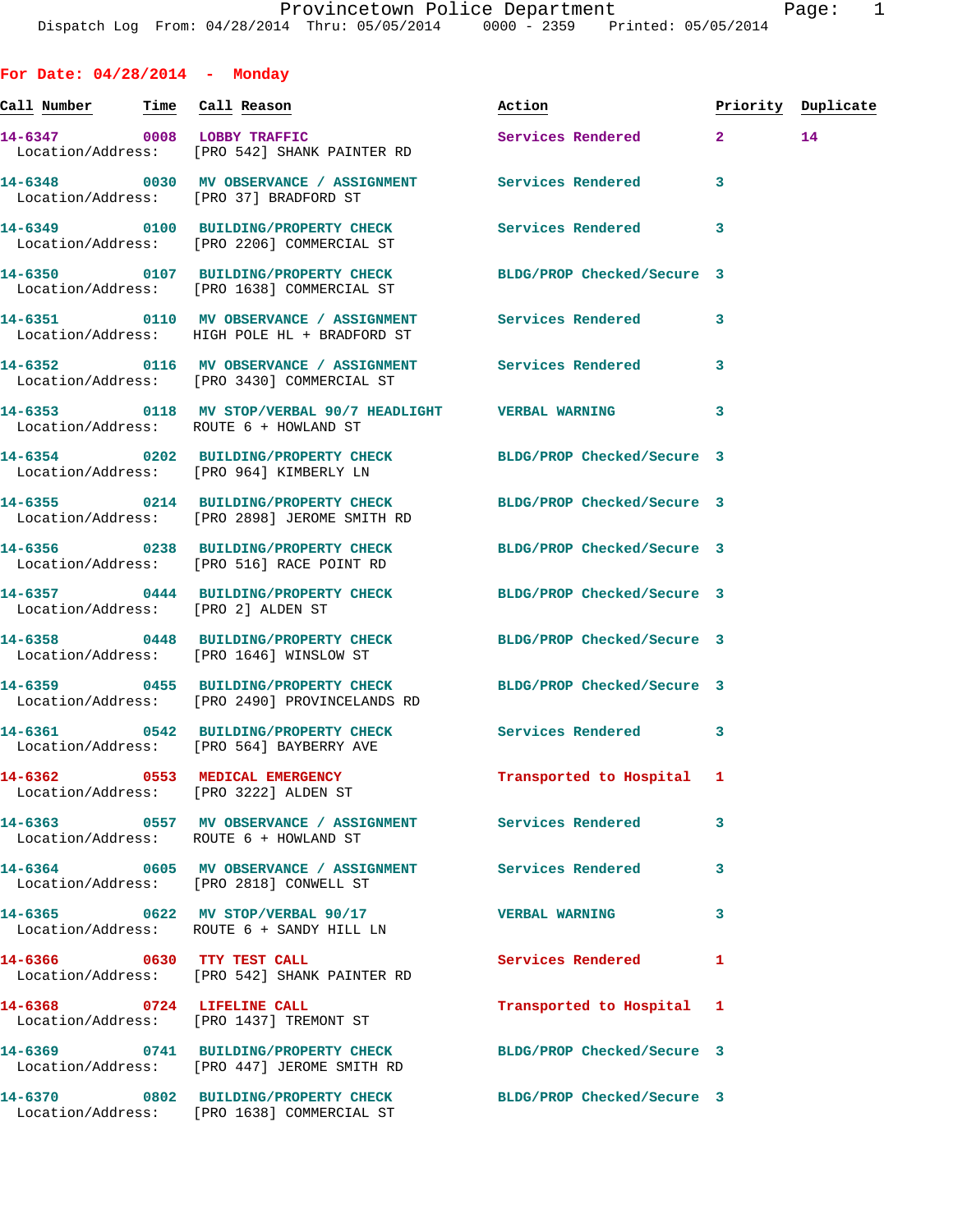|                                                            | Provincetown Police Department<br>Dispatch Log From: 04/28/2014 Thru: 05/05/2014 0000 - 2359 Printed: 05/05/2014 |                            | Ρa             |
|------------------------------------------------------------|------------------------------------------------------------------------------------------------------------------|----------------------------|----------------|
|                                                            | 14-6371 0805 BUILDING/PROPERTY CHECK BLDG/PROP Checked/Secure 3<br>Location/Address: [PRO 1638] COMMERCIAL ST    |                            |                |
|                                                            | 14-6372 0812 OUT AT SCHOOL<br>Location/Address: [PRO 569] WINSLOW ST                                             | Services Rendered 3        |                |
| 14-6381 0926 HARASSMENT<br>Location/Address: PEARL ST      |                                                                                                                  | Services Rendered 2        |                |
| Location/Address: BRADFORD ST                              | 14-6374 0930 BUILDING/PROPERTY CHECK BLDG/PROP Checked/Secure 3                                                  |                            |                |
|                                                            | 14-6373 0945 BUILDING/PROPERTY CHECK BLDG/PROP Checked/Secure 3<br>Location/Address: [PRO 447] JEROME SMITH RD   |                            |                |
|                                                            | 14-6375 0952 BUILDING/PROPERTY CHECK BLDG/PROP Checked/Secure 3<br>Location/Address: [PRO 447] JEROME SMITH RD   |                            |                |
|                                                            | 14-6376 1006 MV OBSERVANCE / ASSIGNMENT No Action Required 3<br>Location/Address: BRADFORD ST + HOWLAND ST       |                            |                |
| Location/Address: ROUTE 6 + SNAIL RD                       | 14-6377 1039 MV OBSERVANCE / ASSIGNMENT Services Rendered 3                                                      |                            |                |
| 14-6378 1046 MV STOP<br>Location/Address: [PRO 2] ALDEN ST |                                                                                                                  | BLDG/PROP Checked/Secure 3 |                |
| 14-6379 1051 MV STOP                                       | Location/Address: [PRO 521] ROUTE 6                                                                              | <b>VERBAL WARNING</b>      | 3              |
|                                                            | 14-6380 1100 PARK, WALK & TALK<br>Location/Address: RYDER ST + COMMERCIAL ST                                     | No Action Required         | $\mathbf{2}$   |
|                                                            | 14-6383 1150 PARK, WALK & TALK 1988 Services Rendered<br>Location/Address: [PRO 105] COMMERCIAL ST               |                            | $\mathbf{2}$   |
|                                                            | 14-6384 1235 MV OBSERVANCE / ASSIGNMENT Services Rendered<br>Location/Address: [PRO 518] RACE POINT RD           |                            | 3              |
| 14-6385 1238 MV STOP                                       | Location/Address: [PRO 517] RACE POINT RD                                                                        | <b>VERBAL WARNING</b>      | 3              |
| 14-6386 1303 MV STOP<br>Location/Address: RACE POINT RD    |                                                                                                                  | <b>VERBAL WARNING</b>      | 3              |
| 14-6387 1306 MV COMPLAINT                                  | Location/Address: CUDWORTH ST + COURT ST                                                                         | <b>SPOKEN TO</b>           | $\overline{a}$ |
|                                                            | 14-6388 1324 MV OBSERVANCE / ASSIGNMENT Services Rendered<br>Location/Address: [PRO 2818] CONWELL ST             |                            | 3              |
| 14-6389 1353 FOLLOW UP                                     | Location/Address: [PRO 1] BAYBERRY AVE                                                                           | <b>Services Rendered</b>   | $\mathbf{2}$   |
| 14-6390 1406 COMPLAINT                                     | Location/Address: [PRO 1016] NELSON AVE                                                                          | SPOKEN TO                  | 3              |
|                                                            | 14-6392 1555 BUILDING/PROPERTY CHECK BLDG/PROP Checked/Secure 3<br>Location/Address: [PRO 3317] CEMETERY RD      |                            |                |
|                                                            | 14-6394 1703 ASSIST AGENCY / WATER DEPT Taken/Referred to Other<br>Location/Address: [PRO 106] COMMERCIAL ST     |                            | 3              |
|                                                            | 14-6395 1745 FOUND B.O.A. CARD<br>Location/Address: [PRO 2489] BRADFORD ST                                       | No Action Required         | 3              |
|                                                            | 14-6397 1755 SUSPICIOUS ACTIVITY<br>Location/Address: [PRO 2206] COMMERCIAL ST                                   | No Action Required         | $\mathbf{2}$   |
| 14-6398 1800 LOST SET OF KEYS                              |                                                                                                                  | No Action Required 3       |                |

Location: WEST END

age: 2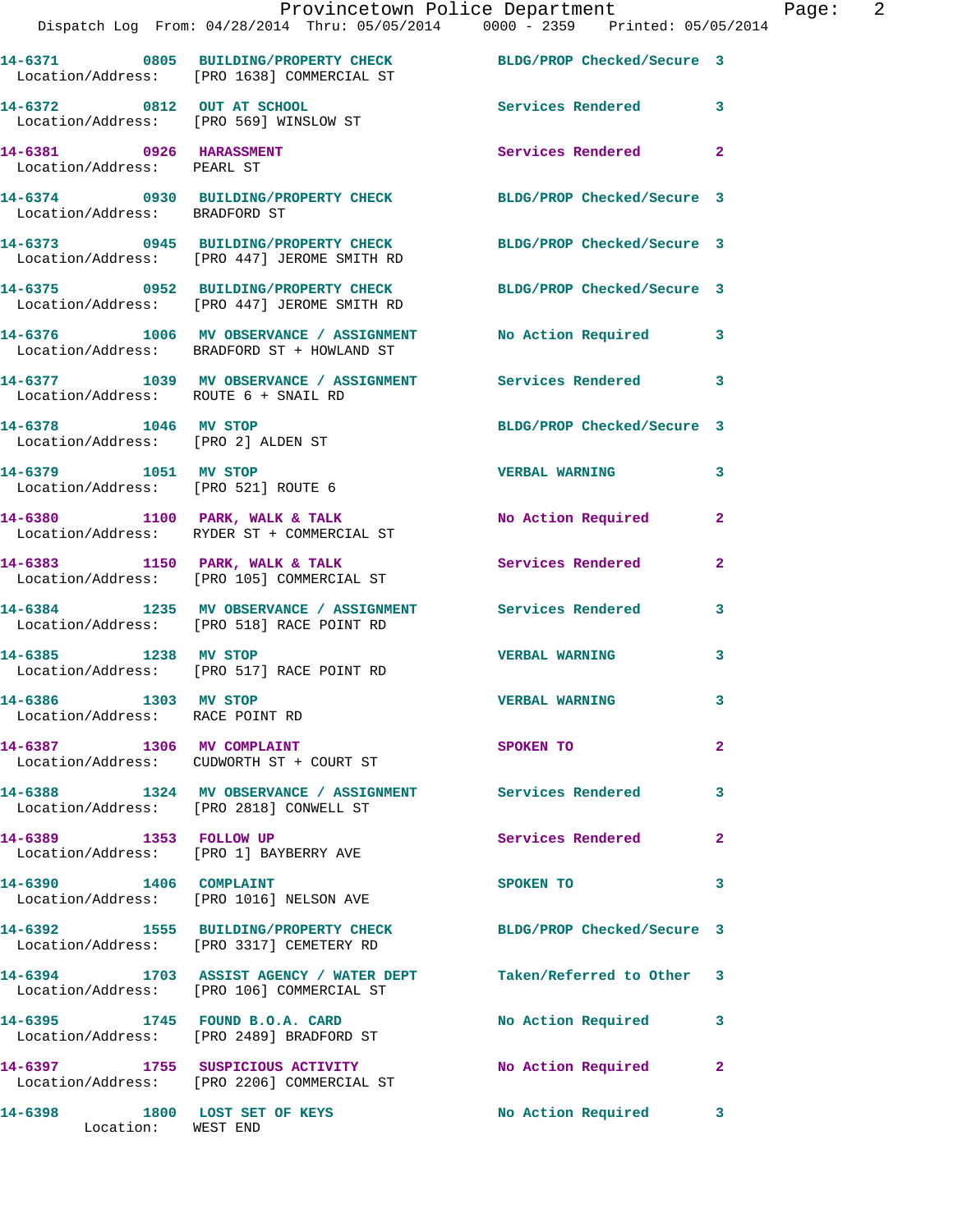|                                                                      | 14-6399 1854 BUILDING/PROPERTY CHECK<br>Location/Address: [PRO 447] JEROME SMITH RD                           | BLDG/PROP Checked/Secure 3 |              |    |
|----------------------------------------------------------------------|---------------------------------------------------------------------------------------------------------------|----------------------------|--------------|----|
| Location/Address: [PRO 571] ALDEN ST                                 | 14-6400 1916 BUILDING/PROPERTY CHECK                                                                          | BLDG/PROP Checked/Secure 3 |              |    |
|                                                                      | 14-6402 2001 911 GENERAL<br>Location/Address: [PRO 1141] WEBSTER PL                                           | Services Rendered 1        |              |    |
|                                                                      | 14-6403 2040 BUILDING/PROPERTY CHECK<br>Location/Address: [PRO 306] COMMERCIAL ST                             | BLDG/PROP Checked/Secure 3 |              |    |
|                                                                      | 14-6404 2052 BUILDING/PROPERTY CHECK BLDG/PROP Checked/Secure 3<br>Location/Address: [PRO 444] HIGH POLE HILL |                            |              |    |
| 14-6405 2106 MV STOP                                                 | Location/Address: ARCH ST + COMMERCIAL ST                                                                     | <b>VERBAL WARNING</b>      | 3            |    |
| 14-6406 2122 HAZARDS<br>Location/Address: RACE POINT RD              |                                                                                                               | No Action Required 2       |              |    |
|                                                                      | 14-6407 2127 BUILDING/PROPERTY CHECK BLDG/PROP Checked/Secure 3<br>Location/Address: [PRO 516] RACE POINT RD  |                            |              |    |
|                                                                      | 14-6408 2135 COMPLAINT<br>Location/Address: [PRO 542] SHANK PAINTER RD                                        | SPOKEN TO                  | 3            |    |
|                                                                      | 14-6409 2330 BUILDING/PROPERTY CHECK<br>Location/Address: [PRO 444] HIGH POLE HILL                            | BLDG/PROP Checked/Secure 3 |              |    |
|                                                                      | 14-6410 2336 FOLLOW UP<br>Location/Address: [PRO 2206] COMMERCIAL ST                                          | Services Rendered 2        |              |    |
|                                                                      | 14-6411 2339 BUILDING/PROPERTY CHECK<br>Location/Address: [PRO 338] SHANK PAINTER RD                          | BLD/PROP CHECKED UNSECUR 3 |              |    |
|                                                                      | 14-6412 2341 BUILDING/PROPERTY CHECK<br>Location/Address: [PRO 2206] COMMERCIAL ST                            | BLDG/PROP Checked/Secure 3 |              |    |
|                                                                      | 14-6413 2356 NOTIFY DPW<br>Location: [PRO 3431] LOPES SQUARE                                                  | Services Rendered 3        |              |    |
| For Date: $04/29/2014$ - Tuesday                                     |                                                                                                               |                            |              |    |
|                                                                      | Location/Address: ALDEN ST + BRADFORD ST                                                                      |                            |              |    |
| Location/Address: [PRO 413] CONWELL ST                               | 14-6415 0025 MV OBSERVANCE / ASSIGNMENT Services Rendered                                                     |                            | 3            |    |
| 14-6416 0028 LOBBY TRAFFIC                                           | Location/Address: [PRO 542] SHANK PAINTER RD                                                                  | Services Rendered          | $\mathbf{2}$ | 30 |
|                                                                      | 14-6417 0042 MV OBSERVANCE / ASSIGNMENT Services Rendered<br>Location/Address: BRADFORD ST + RYDER ST         |                            | 3            |    |
|                                                                      | 14-6418 0209 BUILDING/PROPERTY CHECK<br>Location/Address: [PRO 488] MAYFLOWER AVE                             | BLDG/PROP Checked/Secure 3 |              |    |
|                                                                      | 14-6419 0515 BUILDING/PROPERTY CHECK<br>Location/Address: [PRO 3259] MACMILLAN WHARF                          | BLDG/PROP Checked/Secure 3 |              |    |
|                                                                      | 14-6420 0711 BUILDING/PROPERTY CHECK<br>Location/Address: [PRO 447] JEROME SMITH RD                           | BLDG/PROP Checked/Secure 3 |              |    |
| 14-6422 0815 OUT AT SCHOOL<br>Location/Address: [PRO 569] WINSLOW ST |                                                                                                               | Services Rendered          | 3            |    |
| 14-6421 0850 PROPERTY CHECK                                          |                                                                                                               | BLDG/PROP Checked/Secure 3 |              |    |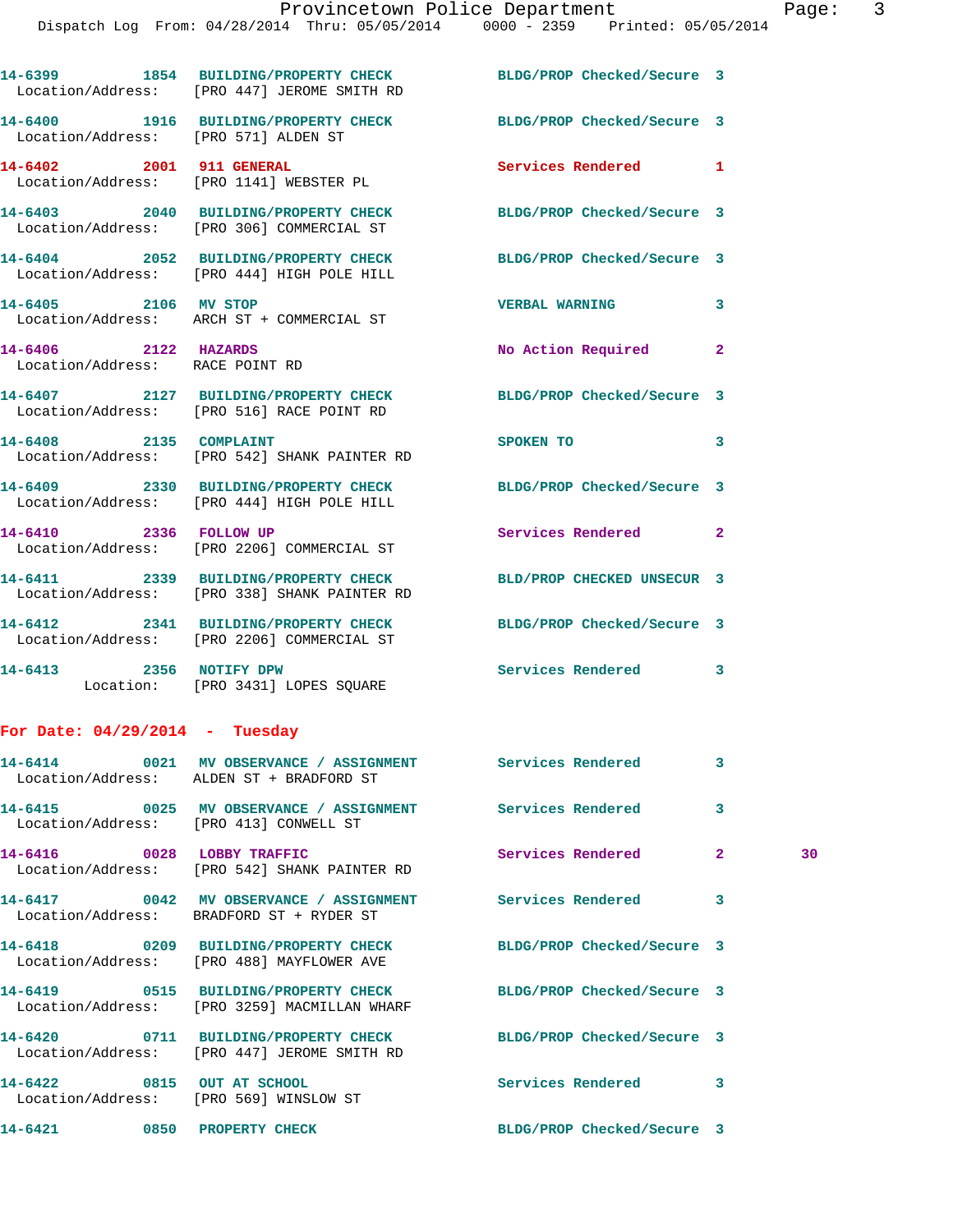|                                                       | Dispatch Log From: 04/28/2014 Thru: 05/05/2014 0000 - 2359 Printed: 05/05/2014                                    | Provincetown Police Department Page: 4                                                                         |                |  |
|-------------------------------------------------------|-------------------------------------------------------------------------------------------------------------------|----------------------------------------------------------------------------------------------------------------|----------------|--|
|                                                       | Location/Address: [PRO 447] JEROME SMITH RD                                                                       |                                                                                                                |                |  |
| Location/Address: [PRO 2] ALDEN ST                    | 14-6423 0914 BUILDING/PROPERTY CHECK BLDG/PROP Checked/Secure 3                                                   |                                                                                                                |                |  |
|                                                       | 14-6424 0923 MV COMPLAINT<br>Location/Address: [PRO 1916] COURT ST                                                | <b>Services Rendered</b>                                                                                       | $\mathbf{2}$   |  |
|                                                       | 14-6425 0925 DEAD DOLPHIN ON BEACH Services Rendered<br>Location/Address: [PRO 146] COMMERCIAL ST                 |                                                                                                                | $\overline{2}$ |  |
| Location/Address: [PRO 2521] ROUTE 6                  | 14-6426 0951 ASSIST AGENCY / MUTUAL AID No Action Required 3                                                      |                                                                                                                |                |  |
| Location/Address: BRADFORD ST                         | 14-6427 1033 BUILDING/PROPERTY CHECK BLDG/PROP Checked/Secure 3                                                   |                                                                                                                |                |  |
|                                                       | 14-6428 1042 MV OBSERVANCE / ASSIGNMENT No Action Required 3<br>Location/Address: BRADFORD ST + STANDISH ST       |                                                                                                                |                |  |
|                                                       | 14-6429 1157 SCHOOL/EARLY DISMISS Services Rendered<br>Location/Address: [PRO 569] WINSLOW ST                     |                                                                                                                | 3              |  |
|                                                       | 14-6430 1200 LOST CARD HOLDER<br>Location/Address: [PRO 2737] COMMERCIAL ST                                       | <b>Services Rendered</b>                                                                                       | 3              |  |
|                                                       | 14-6431 1212 MV OBSERVANCE / ASSIGNMENT Services Rendered<br>Location/Address: [PRO 2818] CONWELL ST              |                                                                                                                | 3              |  |
|                                                       | 14-6432 1233 MV OBSERVANCE / ASSIGNMENT Services Rendered 3<br>Location/Address: RACE POINT RD + SEASHORE PARK DR |                                                                                                                |                |  |
| 14-6433 1254 MV STOP                                  | Location/Address: BRADFORD ST + STANDISH ST                                                                       | <b>VERBAL WARNING</b>                                                                                          | 3              |  |
|                                                       | 14-6434 1301 PARK, WALK & TALK 1988 Services Rendered<br>Location/Address: [PRO 105] COMMERCIAL ST                |                                                                                                                | $\overline{2}$ |  |
| Location/Address: [PRO 439] GOSNOLD ST                | 14-6435 1321 COMPLAINT                                                                                            | <b>Services Rendered</b>                                                                                       | 3              |  |
| 1341 MV ACCIDENT<br>14-6436                           | Location/Address: [PRO 248] COMMERCIAL ST                                                                         | Services Rendered 1                                                                                            |                |  |
|                                                       | 14-6437 1350 DR ORDERED TRANSPORT<br>Location/Address: [PRO 440] HARRY KEMP WAY                                   | Transported to Hospital 1                                                                                      |                |  |
|                                                       | 14-6438 1354 TRESPASS<br>Location/Address: [PRO 3296] SHANK PAINTER RD                                            | SPOKEN TO                                                                                                      | $\mathbf{2}$   |  |
| 14-6439 1405 COMPLAINT<br>Location/Address: DEWEY AVE |                                                                                                                   | Peace Restored and the set of the set of the set of the set of the set of the set of the set of the set of the | 3              |  |
|                                                       | 14-6440 1410 FOLLOW UP<br>Location/Address: [PRO 3296] SHANK PAINTER RD                                           | Services Rendered                                                                                              | $\mathbf{2}$   |  |
|                                                       | 14-6442 1441 LARCENY / FORGERY / FRAUD SPOKEN TO<br>Location/Address: [PRO 542] SHANK PAINTER RD                  |                                                                                                                | $\mathbf{2}$   |  |
| Location/Address: COMMERCIAL ST                       | 14-6443 1442 PARKING COMPLAINT / GENERAL No Action Required 3                                                     |                                                                                                                |                |  |
| 14-6444 1459 COMPLAINT<br>Location/Address: DEWEY AVE |                                                                                                                   | SPOKEN TO                                                                                                      | 3              |  |
|                                                       | 14-6445 1527 MEDICAL EMERGENCY <b>120 Transported to Hospital</b> 1<br>Location/Address: [PRO 440] HARRY KEMP WAY |                                                                                                                |                |  |
|                                                       | 14-6446 1659 MV OBSERVANCE / ASSIGNMENT<br>Location/Address: [PRO 1562] CONWELL ST                                | No Action Required                                                                                             | 3              |  |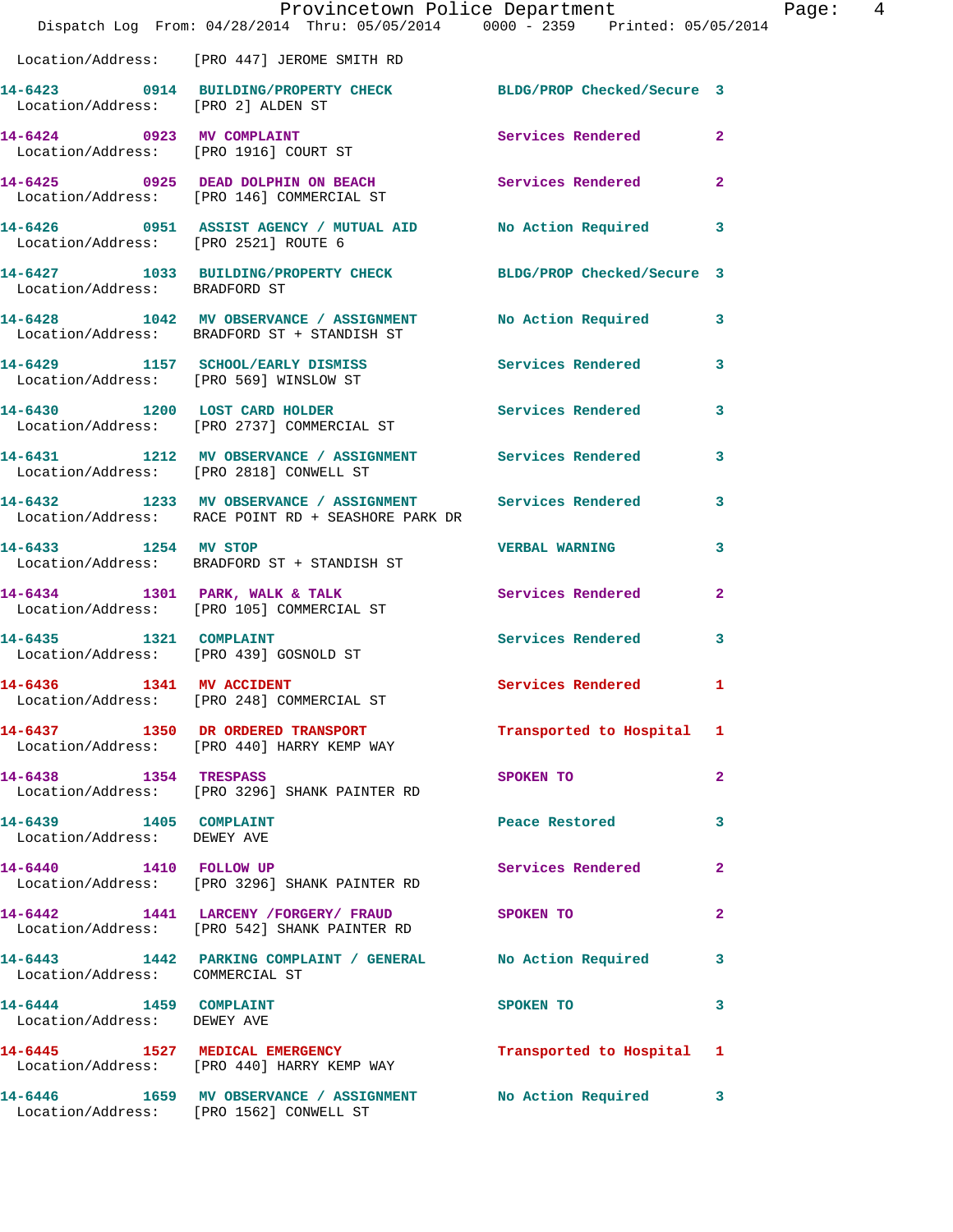**14-6447 1701 BUILDING/PROPERTY CHECK BLDG/PROP Checked/Secure 3** 

**14-6449 1738 BUILDING/PROPERTY CHECK BLDG/PROP Checked/Secure 3**  Location/Address: [PRO 3307] HEATHER'S WAY

Location/Address: [PRO 3318] CEMETERY RD

**14-6450 1751 BUILDING/PROPERTY CHECK BLDG/PROP Checked/Secure 3**  Location/Address: [PRO 519] RACE POINT RD

**14-6451 1826 BUILDING/PROPERTY CHECK BLDG/PROP Checked/Secure 3**  Location/Address: [PRO 447] JEROME SMITH RD

**14-6452 1919 BUILDING/PROPERTY CHECK BLDG/PROP Checked/Secure 3**  Location/Address: [PRO 2206] COMMERCIAL ST

**14-6453 1929 BUILDING/PROPERTY CHECK BLDG/PROP Checked/Secure 3**  Location/Address: [PRO 530] SHANK PAINTER RD

**14-6454 1933 BUILDING/PROPERTY CHECK BLDG/PROP Checked/Secure 3**  Location/Address: [PRO 2] ALDEN ST

Location/Address: RYDER ST + BRADFORD ST

**14-6456 2057 MV OBSERVANCE / ASSIGNMENT No Action Required 3**  Location/Address: [PRO 2577] BRADFORD ST

**14-6457 2145 ASSIST CITIZEN Services Rendered 3**  Location/Address: [PRO 442] HARRY KEMP WAY

**14-6458 2152 BUILDING/PROPERTY CHECK BLDG/PROP Checked/Secure 3**  Location/Address: [PRO 3259] MACMILLAN WHARF

Location/Address: [PRO 2206] COMMERCIAL ST

Location/Address: [PRO 3307] HEATHER'S WAY

**For Date: 04/30/2014 - Wednesday**

**14-6461 0011 MV OBSERVANCE / ASSIGNMENT Services Rendered 3**  Location/Address: HIGH POLE HL + BRADFORD ST **14-6462 0041 MV OBSERVANCE / ASSIGNMENT Services Rendered 3**  Location/Address: BRADFORD ST + RYDER ST **14-6463 0119 ASSIST CITIZEN SPOKEN TO 3**  Location/Address: [PRO 542] SHANK PAINTER RD **14-6464 0122 LOBBY TRAFFIC Services Rendered 2 13**  Location/Address: [PRO 542] SHANK PAINTER RD **14-6465 0138 BUILDING/PROPERTY CHECK BLDG/PROP Checked/Secure 3**  Location/Address: [PRO 444] HIGH POLE HILL **14-6466 0153 BUILDING/PROPERTY CHECK Services Rendered 3**  Location/Address: [PRO 3430] COMMERCIAL ST **14-6467 0235 BUILDING/PROPERTY CHECK Services Rendered 3**  Location/Address: [PRO 526] RYDER ST EXT **14-6468 0253 BUILDING/PROPERTY CHECK BLDG/PROP Checked/Secure 3** 

**14-6469 0505 BUILDING/PROPERTY CHECK BLDG/PROP Checked/Secure 3**  Location/Address: [PRO 530] SHANK PAINTER RD

Location/Address: [PRO 545] SHANK PAINTER RD

**14-6470 0512 BUILDING/PROPERTY CHECK BLDG/PROP Checked/Secure 3**  Location/Address: [PRO 1638] COMMERCIAL ST

**14-6455 2048 MV STOP VERBAL WARNING 3** 

**14-6459 2334 BUILDING/PROPERTY CHECK Services Rendered 3** 

**14-6460 2353 BUILDING/PROPERTY CHECK BLDG/PROP Checked/Secure 3**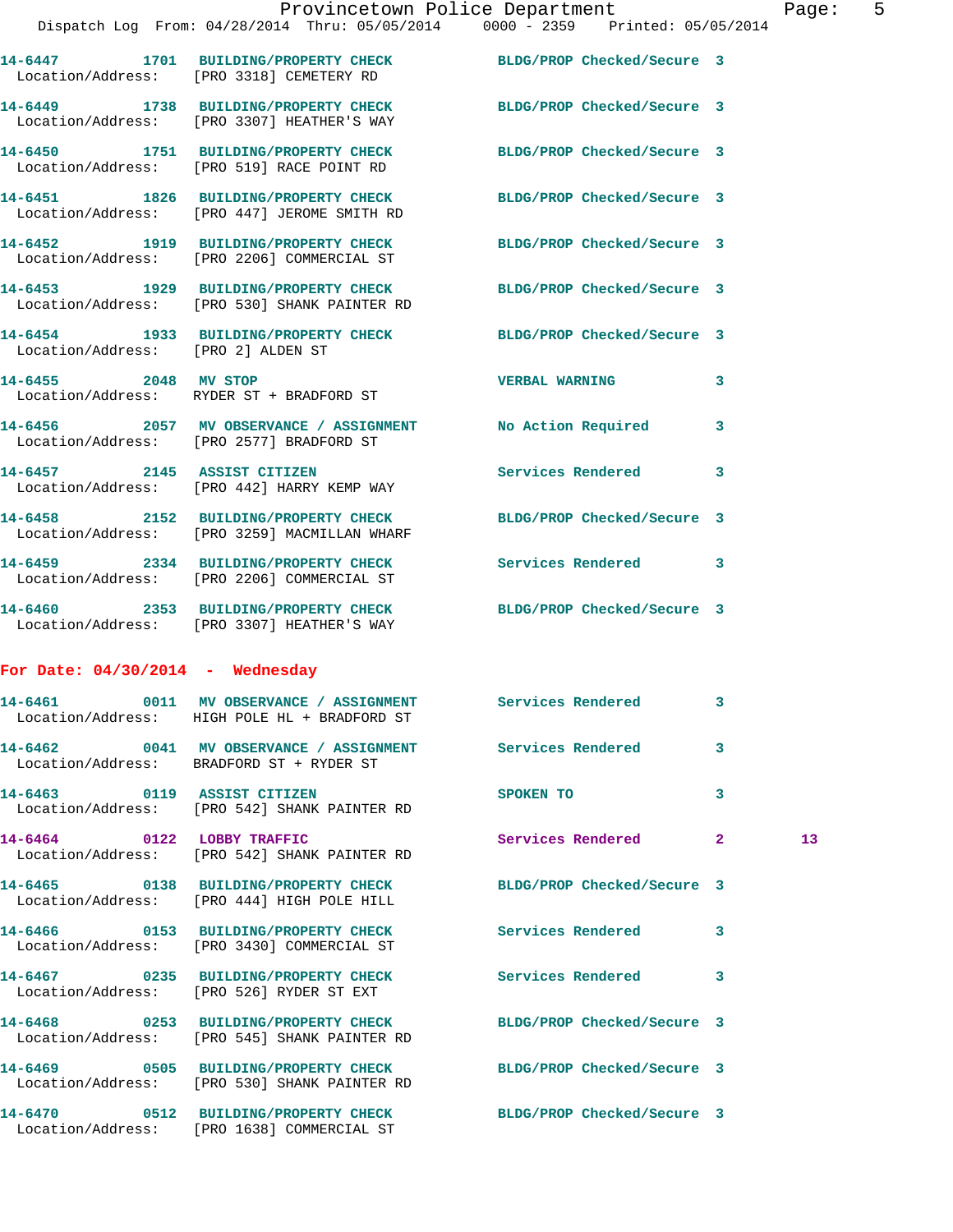| Location/Address: CONWELL ST                                 | 14-6471 0520 MV OBSERVANCE / ASSIGNMENT Services Rendered                                                     |                            | 3            |
|--------------------------------------------------------------|---------------------------------------------------------------------------------------------------------------|----------------------------|--------------|
|                                                              | 14-6472  0556 MV OBSERVANCE / ASSIGNMENT Services Rendered<br>Location/Address: ROUTE 6 + HOWLAND ST          |                            | $\mathbf{3}$ |
|                                                              | 14-6473 0713 BUILDING/PROPERTY CHECK<br>Location/Address: [PRO 447] JEROME SMITH RD                           | BLDG/PROP Checked/Secure 3 |              |
| Location/Address: BRADFORD ST                                | 14-6474 0734 BUILDING/PROPERTY CHECK                                                                          | BLDG/PROP Checked/Secure 3 |              |
|                                                              | 14-6475 0752 SUSPICIOUS ACTIVITY<br>Location/Address: [PRO 1542] COMMERCIAL ST                                | <b>Services Rendered</b> 2 |              |
|                                                              | 14-6476 0800 BUILDING/PROPERTY CHECK BLDG/PROP Checked/Secure 3<br>Location/Address: [PRO 2500] COMMERCIAL ST |                            |              |
|                                                              | 14-6477 0802 PARK, WALK & TALK<br>Location/Address: [PRO 285] COMMERCIAL ST                                   | Services Rendered          | $\mathbf{2}$ |
|                                                              | 14-6478 0811 OUT AT SCHOOL<br>Location/Address: [PRO 569] WINSLOW ST                                          | Services Rendered          | 3            |
|                                                              | 14-6479 0820 MV OBSERVANCE / ASSIGNMENT Services Rendered<br>Location: ROUTE 6 I/B NEAR DUNES EDGE            |                            | 3            |
| 14-6480 0836 MV STOP<br>Location/Address: [PRO 2479] ROUTE 6 |                                                                                                               | <b>VERBAL WARNING</b>      | 3            |
| 14-6481 0842 MV DISABLED<br>Location/Address: ROUTE 6        |                                                                                                               | Services Rendered          | 2            |
|                                                              | 14-6482 0859 ANIMAL CALL/RACCOON<br>Location/Address: [PRO 175] COMMERCIAL ST                                 | Services Rendered          | 2            |
| Location/Address: CONWELL ST                                 | 14-6483 0944 MV OBSERVANCE / ASSIGNMENT                                                                       | <b>Services Rendered</b>   | 3            |
|                                                              | 14-6484 0944 BUILDING/PROPERTY CHECK<br>Location/Address: [PRO 3318] CEMETERY RD                              | BLDG/PROP Checked/Secure 3 |              |
| 14-6489 1005 GENERAL INFO                                    |                                                                                                               | Services Rendered          | 3            |
|                                                              | 14-6485 1010 BUILDING/PROPERTY CHECK<br>Location/Address: [PRO 447] JEROME SMITH RD                           | BLDG/PROP Checked/Secure 3 |              |
|                                                              | 14-6486 1015 FOOT RUN OVER - M/V DROVE OFF Could Not Locate<br>Location/Address: [PRO 1963] COMMERCIAL ST     |                            | $\mathbf{2}$ |
|                                                              | 14-6490 1020 PET PANTRY COLLECTION<br>Location/Address: [PRO 3296] SHANK PAINTER RD                           | Services Rendered          | $\mathbf{2}$ |
| 14-6487 1025 911 HANG-UP                                     | Location/Address: [PRO 440] HARRY KEMP WAY                                                                    | Unfounded                  | 1            |
|                                                              | 14-6488 1034 MV OBSERVANCE / ASSIGNMENT No Action Required 3<br>Location/Address: BRADFORD ST + STANDISH ST   |                            |              |
| Location/Address: [PRO 571] ALDEN ST                         | 14-6491 1107 BUILDING/PROPERTY CHECK                                                                          | BLDG/PROP Checked/Secure 3 |              |
|                                                              | 14-6492 1119 PARK, WALK & TALK<br>Location/Address: [PRO 3296] SHANK PAINTER RD                               | Services Rendered          | 2            |
| 14-6493 1120 PARK, WALK & TALK                               | Location/Address: RYDER ST + COMMERCIAL ST                                                                    | Services Rendered          | 2            |
|                                                              | 14-6494 1155 SCHOOL/EARLY RELEASE<br>Location/Address: [PRO 569] WINSLOW ST                                   | <b>Services Rendered</b>   | 3            |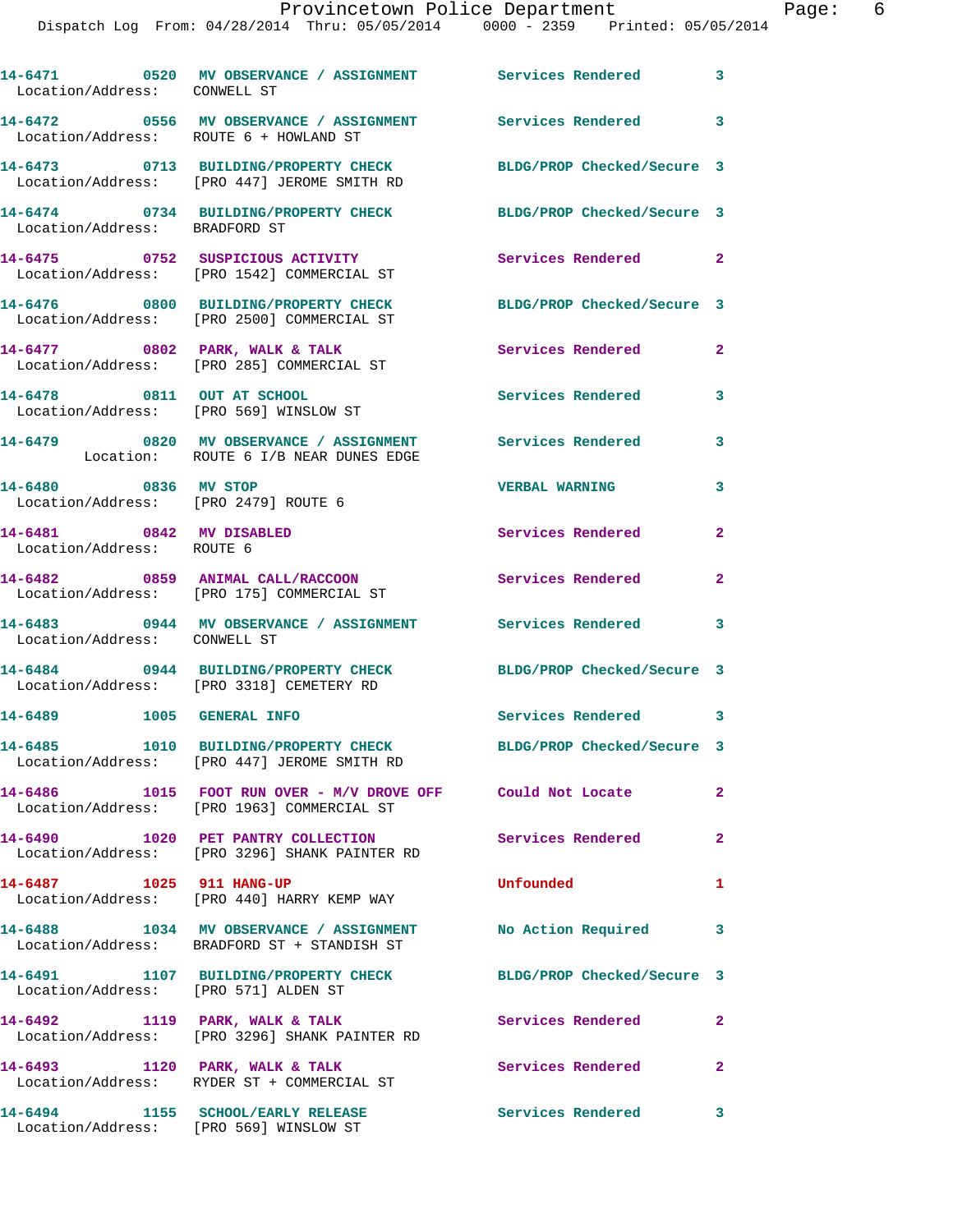| Location/Address: [PRO 413] CONWELL ST                          | 14-6495 1216 MV OBSERVANCE / ASSIGNMENT No Action Required 3                                                     |                            |              |
|-----------------------------------------------------------------|------------------------------------------------------------------------------------------------------------------|----------------------------|--------------|
| 14-6496 1231 ALARM - GENERAL<br>Location/Address: COMMERCIAL ST |                                                                                                                  | Services Rendered          | 1            |
| 14-6497 1237 SERVICE CALL<br>Location/Address: COMMERCIAL ST    |                                                                                                                  | Services Rendered          | 3            |
|                                                                 | 14-6499 1245 ASSIST AGENCY / MUTUAL AID<br>Location/Address: [PRO 514] RACE POINT RD                             | Services Rendered          | 3            |
|                                                                 | 14-6498 1252 SPEED DOLLY ASSIGNMENT<br>Location/Address: [PRO 3259] MACMILLAN WHARF                              | Services Rendered          | 3            |
|                                                                 | 14-6500 1317 PARK, WALK & TALK<br>Location: [PRO 3431] LOPES SQUARE                                              | Services Rendered          | $\mathbf{2}$ |
|                                                                 | 14-6501 1328 PARKING COMPLAINT / GENERAL Services Rendered<br>Location/Address: [PRO 1638] COMMERCIAL ST         |                            | 3            |
| 14-6502 1359 MV STOP                                            | Location/Address: HOWLAND ST + BRADFORD ST                                                                       | <b>VERBAL WARNING</b>      | 3            |
| Location/Address: [PRO 3287] ROUTE 6                            | 14-6503 1417 BUILDING/PROPERTY CHECK                                                                             | BLDG/PROP Checked/Secure 3 |              |
| 14-6504 1419 LOST BROWN WALLET                                  | Location/Address: [PRO 1369] COURT ST                                                                            | Services Rendered 3        |              |
| Location/Address: HARRY KEMP WAY                                | 14-6505 1426 DR ORDERED TRANSPORT                                                                                | Transported to Hospital 1  |              |
| Location/Address: TINYS WAY                                     | 14-6506 1433 ANIMAL CALL/RACCOON                                                                                 | GONE ON ARRIVAL 2          |              |
|                                                                 | 14-6507 1542 BUILDING/PROPERTY CHECK BLDG/PROP Checked/Secure 3<br>Location/Address: [PRO 1892] SHANK PAINTER RD |                            |              |
| 14-6508 1554 PARK, WALK & TALK                                  | Location/Address: [PRO 182] COMMERCIAL ST                                                                        | Services Rendered 2        |              |
|                                                                 | 14-6509 1616 BUILDING/PROPERTY CHECK<br>Location/Address: [PRO 16] BRADFORD ST                                   | BLDG/PROP Checked/Secure 3 |              |
|                                                                 | 14-6510 1658 BUILDING/PROPERTY CHECK<br>Location/Address: [PRO 2206] COMMERCIAL ST                               | BLDG/PROP Checked/Secure 3 |              |
| 14-6511 1756 ALARM - FIRE<br>Location/Address: HOWLAND ST       |                                                                                                                  | <b>False Alarm</b>         | 1            |
| 14-6512                                                         | 1917 BUILDING/PROPERTY CHECK<br>Location/Address: [PRO 3317] CEMETERY RD                                         | BLDG/PROP Checked/Secure 3 |              |
|                                                                 | 14-6514 2113 BUILDING/PROPERTY CHECK<br>Location/Address: [PRO 182] COMMERCIAL ST                                | BLDG/PROP Checked/Secure 3 |              |
|                                                                 | 14-6515 2150 BUILDING/PROPERTY CHECK<br>Location/Address: [PRO 3259] MACMILLAN WHARF                             | BLDG/PROP Checked/Secure 3 |              |
| 14-6516 2201 MV STOP<br>Location/Address: [PRO 413] CONWELL ST  |                                                                                                                  | <b>VERBAL WARNING</b>      | 3            |
|                                                                 | 14-6517 2346 BUILDING/PROPERTY CHECK Services Rendered<br>Location/Address: [PRO 3430] COMMERCIAL ST             |                            | 3            |
| For Date: $05/01/2014$ - Thursday                               |                                                                                                                  |                            |              |
|                                                                 |                                                                                                                  |                            |              |

**14-6518 0000 BUILDING/PROPERTY CHECK Services Rendered 3**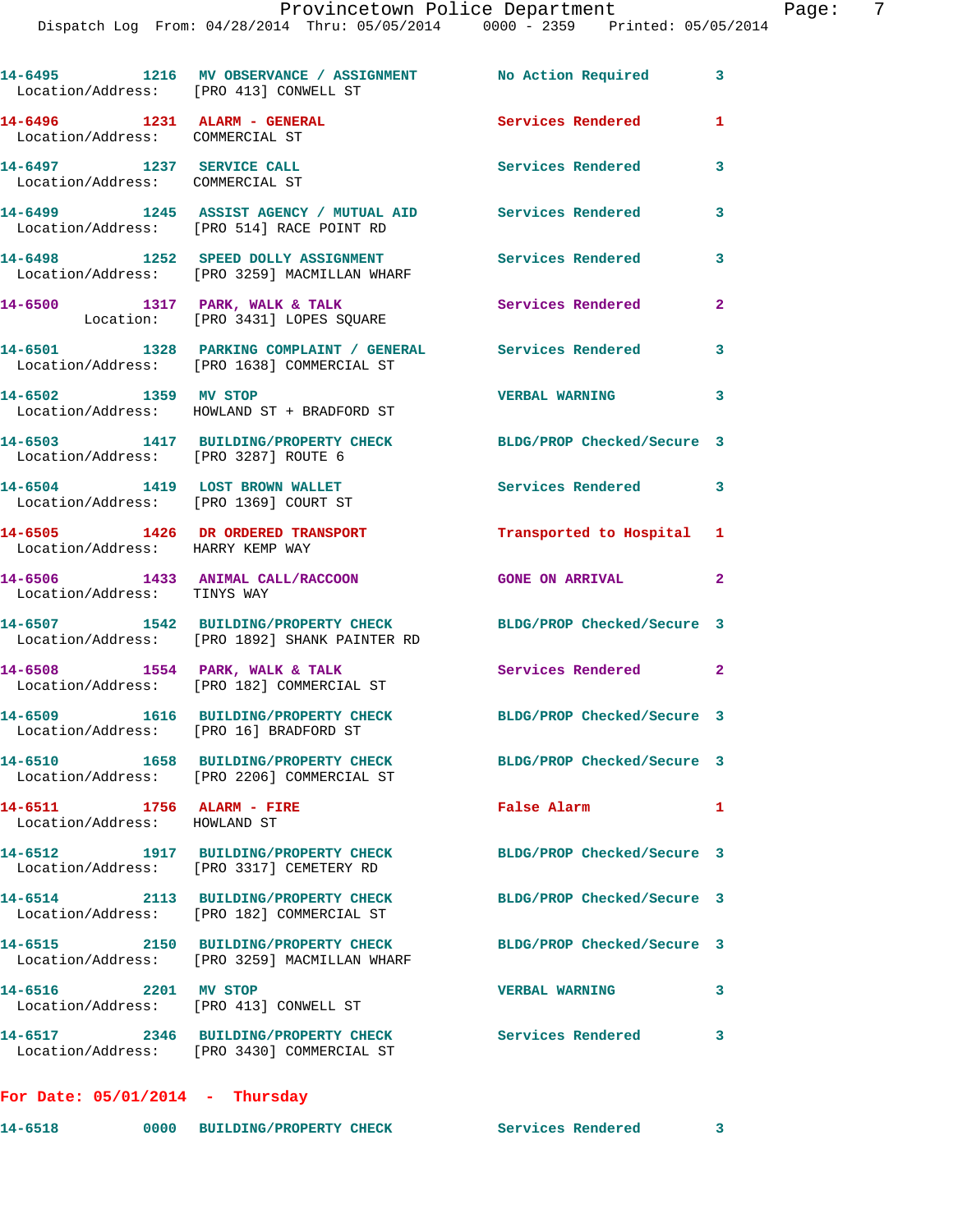|                                          | Dispatch Log From: 04/28/2014 Thru: 05/05/2014 0000 - 2359 Printed: 05/05/2014                                  | Provincetown Police Department |              | Page: 8 |  |
|------------------------------------------|-----------------------------------------------------------------------------------------------------------------|--------------------------------|--------------|---------|--|
|                                          | Location/Address: [PRO 2490] PROVINCELANDS RD                                                                   |                                |              |         |  |
|                                          | 14-6519 0013 MV OBSERVANCE / ASSIGNMENT Services Rendered 3<br>Location/Address: [PRO 2489] BRADFORD ST         |                                |              |         |  |
|                                          | 14-6520 0037 BUILDING/PROPERTY CHECK Services Rendered 3<br>Location/Address: [PRO 2483] COMMERCIAL ST          |                                |              |         |  |
|                                          | 14-6521 0100 MV OBSERVANCE / ASSIGNMENT Services Rendered 3<br>Location/Address: [PRO 106] COMMERCIAL ST        |                                |              |         |  |
|                                          | 14-6522 0146 BUILDING/PROPERTY CHECK<br>Location/Address: [PRO 2977] COMMERCIAL ST                              | Services Rendered 3            |              |         |  |
|                                          | 14-6523 0415 BUILDING/PROPERTY CHECK<br>Location/Address: [PRO 3030] TIN PAN ALLEY RD                           | BLD/PROP CHECKED UNSECUR 3     |              |         |  |
|                                          | 14-6524 0515 BUILDING/PROPERTY CHECK BLDG/PROP Checked/Secure 3<br>Location/Address: [PRO 1638] COMMERCIAL ST   |                                |              |         |  |
|                                          | 14-6525 0541 MV OBSERVANCE / ASSIGNMENT Services Rendered 3<br>Location/Address: [PRO 2489] BRADFORD ST         |                                |              |         |  |
|                                          | 14-6526 0557 BUILDING/PROPERTY CHECK BLDG/PROP Checked/Secure 3<br>Location/Address: [PRO 2543] MACMILLAN WHARF |                                |              |         |  |
|                                          | 14-6527 0624 LOBBY TRAFFIC<br>Location/Address: [PRO 542] SHANK PAINTER RD                                      | Services Rendered 2            |              | 31      |  |
| Location/Address: [PRO 3440] ROUTE 6     | 14-6528 0712 MV OBSERVANCE / ASSIGNMENT Services Rendered 3                                                     |                                |              |         |  |
| Location/Address: BRADFORD ST EXT        | 14-6530 0800 DRAIN REPORTED TO DPW Services Rendered                                                            |                                | 3            |         |  |
| 14-6529 0808 OFF AT SCHOOL               | Location/Address: [PRO 569] WINSLOW ST                                                                          | Services Rendered 3            |              |         |  |
|                                          | 14-6531 0955 PARKING COMPLAINT / GENERAL Services Rendered 3<br>Location/Address: [PRO 3442] COMMERCIAL ST      |                                |              |         |  |
| 14-6532<br>Location/Address: BRADFORD ST | 1024 BUILDING/PROPERTY CHECK BLDG/PROP Checked/Secure 3                                                         |                                |              |         |  |
|                                          | 14-6533 1105 MV OBSERVANCE / ASSIGNMENT No Action Required<br>Location/Address: CONWELL ST + OLD ANN PAGE WAY   |                                | -3           |         |  |
| 14-6534 1131 911 GENERAL                 | Location/Address: [PRO 440] HARRY KEMP WAY                                                                      | <b>Services Rendered</b>       | $\mathbf{1}$ |         |  |
|                                          | 14-6535 1147 PARK, WALK & TALK<br>Location/Address: RYDER ST + COMMERCIAL ST                                    | No Action Required             | $\mathbf{2}$ |         |  |
| 14-6536 1233 MV STOP                     | Location/Address: STANDISH AVE + BRADFORD ST                                                                    | <b>VERBAL WARNING</b>          | 3            |         |  |
|                                          | 14-6537 1247 CHEST PAINS<br>Location/Address: [PRO 3222] ALDEN ST                                               | Transported to Hospital 1      |              |         |  |
|                                          | 14-6540 1311 TRAFFIC CONTROL Services Rendered 3<br>Location/Address: PRISCILLA ALDEN RD + BRADFORD ST          |                                |              |         |  |
|                                          | 14-6541 1315 SERVICE CALL/FINGERPRINTING Services Rendered<br>Location/Address: [PRO 542] SHANK PAINTER RD      |                                | 3            |         |  |
| Location/Address: [PRO 2] ALDEN ST       | 14-6542 1340 BUILDING/PROPERTY CHECK BLDG/PROP Checked/Secure 3                                                 |                                |              |         |  |
|                                          | 14-6543 1340 MV OBSERVANCE / ASSIGNMENT Services Rendered 3<br>Location/Address: BRADFORD ST + STANDISH ST      |                                |              |         |  |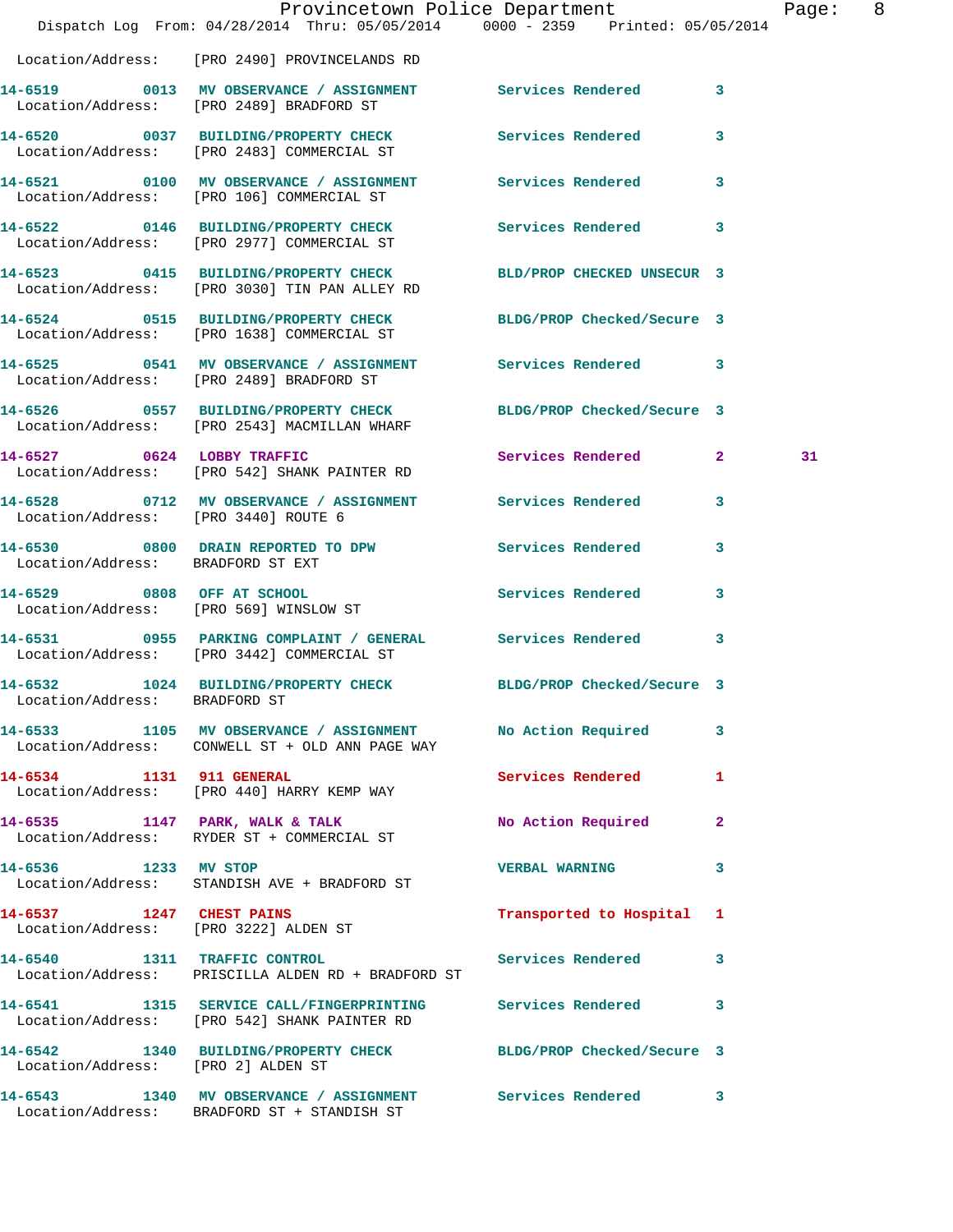|                                                       | Dispatch Log From: 04/28/2014 Thru: 05/05/2014 0000 - 2359 Printed: 05/05/2014                                  | Provincetown Police Department | Page: 9      |
|-------------------------------------------------------|-----------------------------------------------------------------------------------------------------------------|--------------------------------|--------------|
|                                                       | 14-6544 1403 MV OBSERVANCE / ASSIGNMENT No Action Required 3<br>Location/Address: BRADFORD ST + HOWLAND ST      |                                |              |
|                                                       | 14-6545 1413 DISLOC SHOULDER PATIENT REFUSAL<br>Location/Address: [PRO 1253] BRADFORD ST                        |                                | $\mathbf{1}$ |
|                                                       | 14-6546 1421 SERVICE CALL<br>Location/Address: [PRO 542] SHANK PAINTER RD                                       | Services Rendered 3            |              |
| 14-6547 1445 MV STOP                                  | Location/Address: BRADFORD ST + PRINCE ST                                                                       | <b>VERBAL WARNING</b>          | 3            |
|                                                       | 14-6548 1458 MEDICAL EMERGENCY/DOT<br>Location/Address: [PRO 440] HARRY KEMP WAY                                | Transported to Hospital 1      |              |
|                                                       | 14-6549 1522 REASSURANCE CHECK<br>Location/Address: [PRO 1970] BRADFORD ST                                      | PATIENT REFUSAL 3              |              |
|                                                       | 14-6550 1550 MEDICAL EMERGENCY/DOT<br>Location/Address: [PRO 440] HARRY KEMP WAY                                | Transported to Hospital 1      |              |
| Location/Address: [PRO 2539] RYDER ST                 | 14-6552 1603 BUILDING/PROPERTY CHECK BLDG/PROP Checked/Secure 3                                                 |                                |              |
|                                                       | 14-6553 1610 ANIMAL CALL<br>Location/Address: [PRO 1198] BRADFORD ST                                            | Services Rendered 2            |              |
|                                                       | 14-6554 1638 PHONE SCAM<br>Location/Address: [PRO 2661] COMMERCIAL ST                                           | Services Rendered 2            |              |
|                                                       | 14-6555 1644 PARK, WALK & TALK BLDG/PROP Checked/Secure 2<br>Location/Address: [PRO 105] COMMERCIAL ST          |                                |              |
|                                                       | 14-6556 1808 BUILDING/PROPERTY CHECK BLDG/PROP Checked/Secure 3<br>Location/Address: [PRO 3307] HEATHER'S WAY   |                                |              |
| Location/Address: CONWELL ST                          | 14-6557 1810 MV OBSERVANCE / ASSIGNMENT Services Rendered 3                                                     |                                |              |
| Location/Address: ROUTE 6                             | 14-6558 1857 MV COMPLAINT                                                                                       | Could Not Locate 2             |              |
| 14-6559 1901 HAZARDS<br>Location/Address: BRADFORD ST |                                                                                                                 | <b>Services Rendered</b>       |              |
| Location/Address: [PRO 3287] ROUTE 6                  | 14-6560 2021 BUILDING/PROPERTY CHECK BLDG/PROP Checked/Secure 3                                                 |                                |              |
| 14-6561 2050 BAR CHECK                                | Location/Address: [PRO 208] COMMERCIAL ST                                                                       | Services Rendered 2            |              |
|                                                       | 14-6562 2122 BUILDING/PROPERTY CHECK<br>Location/Address: [PRO 2481] TREMONT ST                                 | BLDG/PROP Checked/Secure 3     |              |
|                                                       | 14-6563 2129 BUILDING/PROPERTY CHECK<br>Location/Address: [PRO 1638] COMMERCIAL ST                              | BLDG/PROP Checked/Secure 3     |              |
|                                                       | 14-6564 2205 BUILDING/PROPERTY CHECK<br>Location/Address: [PRO 2206] COMMERCIAL ST                              | BLDG/PROP Checked/Secure 3     |              |
|                                                       | 14-6565 2331 BUILDING/PROPERTY CHECK BLDG/PROP Checked/Secure 3<br>Location/Address: [PRO 2898] JEROME SMITH RD |                                |              |
|                                                       | 14-6566 2334 PARK, WALK & TALK<br>Location: [PRO 3431] LOPES SQUARE                                             | Services Rendered 2            |              |
|                                                       | 14-6567 2347 BUILDING/PROPERTY CHECK BLDG/PROP Checked/Secure 3<br>Location/Address: [PRO 175] COMMERCIAL ST    |                                |              |
|                                                       | 14-6568 2349 BUILDING/PROPERTY CHECK Services Rendered 3<br>Location/Address: [PRO 2483] COMMERCIAL ST          |                                |              |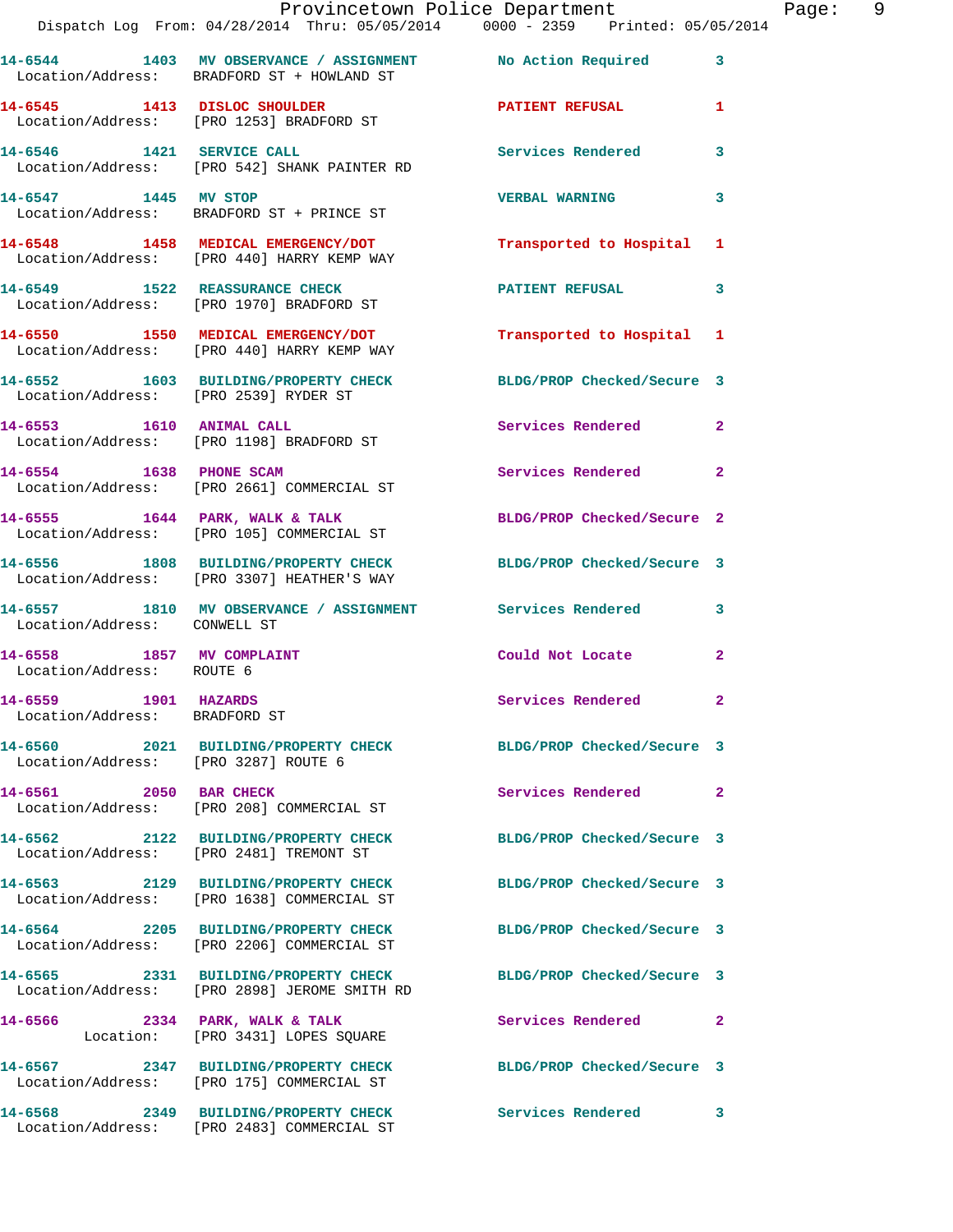**14-6569 2356 MV OBSERVANCE / ASSIGNMENT Services Rendered 3**  Location/Address: [PRO 3430] COMMERCIAL ST **For Date: 05/02/2014 - Friday 14-6570 0009 LOBBY TRAFFIC Services Rendered 2**  Location/Address: [PRO 542] SHANK PAINTER RD **14-6571 0040 BUILDING/PROPERTY CHECK Services Rendered 3**  Location/Address: [PRO 2206] COMMERCIAL ST **14-6572 0102 BUILDING/PROPERTY CHECK BLDG/PROP Checked/Secure 3**  Location/Address: [PRO 554] TREMONT ST **14-6573 0113 BUILDING/PROPERTY CHECK BLDG/PROP Checked/Secure 3**  Location/Address: [PRO 3307] HEATHER'S WAY **14-6574 0119 MV DISABLED Services Rendered 2**  Location/Address: [PRO 223] COMMERCIAL ST **14-6575 0146 MV OBSERVANCE / ASSIGNMENT Services Rendered 3**  Location/Address: [PRO 2489] BRADFORD ST **14-6576 0203 PHONE SYSTEM REBOOT No Action Required 3 14-6577 0323 BUILDING/PROPERTY CHECK BLDG/PROP Checked/Secure 3**  Location/Address: [PRO 444] HIGH POLE HILL **14-6578 0458 BUILDING/PROPERTY CHECK Services Rendered 3**  Location/Address: [PRO 75] CAPTAIN BERTIE RD **14-6579 0500 BUILDING/PROPERTY CHECK Services Rendered 3**  Location/Address: [PRO 2277] BRADFORD ST **14-6580 0521 BUILDING/PROPERTY CHECK BLDG/PROP Checked/Secure 3**  Location/Address: [PRO 571] ALDEN ST **14-6581 0522 MV OBSERVANCE / ASSIGNMENT Services Rendered 3**  Location/Address: SHANK PAINTER RD **14-6582 0740 BUILDING/PROPERTY CHECK BLDG/PROP Checked/Secure 3**  Location/Address: [PRO 3287] ROUTE 6 **14-6583 0802 AT THE SCHOOL Services Rendered 3**  Location/Address: [PRO 569] WINSLOW ST **14-6584 0842 A9 AT THE SCHOOL No Action Required 2**  Location/Address: [PRO 569] WINSLOW ST **14-6585 0901 PARK, WALK & TALK No Action Required 2**  Location: [PRO 3431] LOPES SQUARE **14-6586 0930 ALARM - FIRE Services Rendered 1**  Location/Address: [PRO 112] COMMERCIAL ST **14-6587 0932 PARK, WALK & TALK SPOKEN TO 2**  Location/Address: [PRO 105] COMMERCIAL ST **14-6588 0945 MV OBSERVANCE / ASSIGNMENT No Action Required 3**  Location/Address: JEROME SMITH RD + WINSLOW ST **14-6589 1037 MV OBSERVANCE / ASSIGNMENT No Action Required 3**  Location/Address: [PRO 3440] ROUTE 6 **14-6590 1045 TRAFFIC CONTROL Services Rendered 3**  Location/Address: PROVINCELANDS RD + BRADFORD ST EXT **14-6591 1125 HARASSMENT ORDER SPOKEN TO 2**  Location/Address: [PRO 542] SHANK PAINTER RD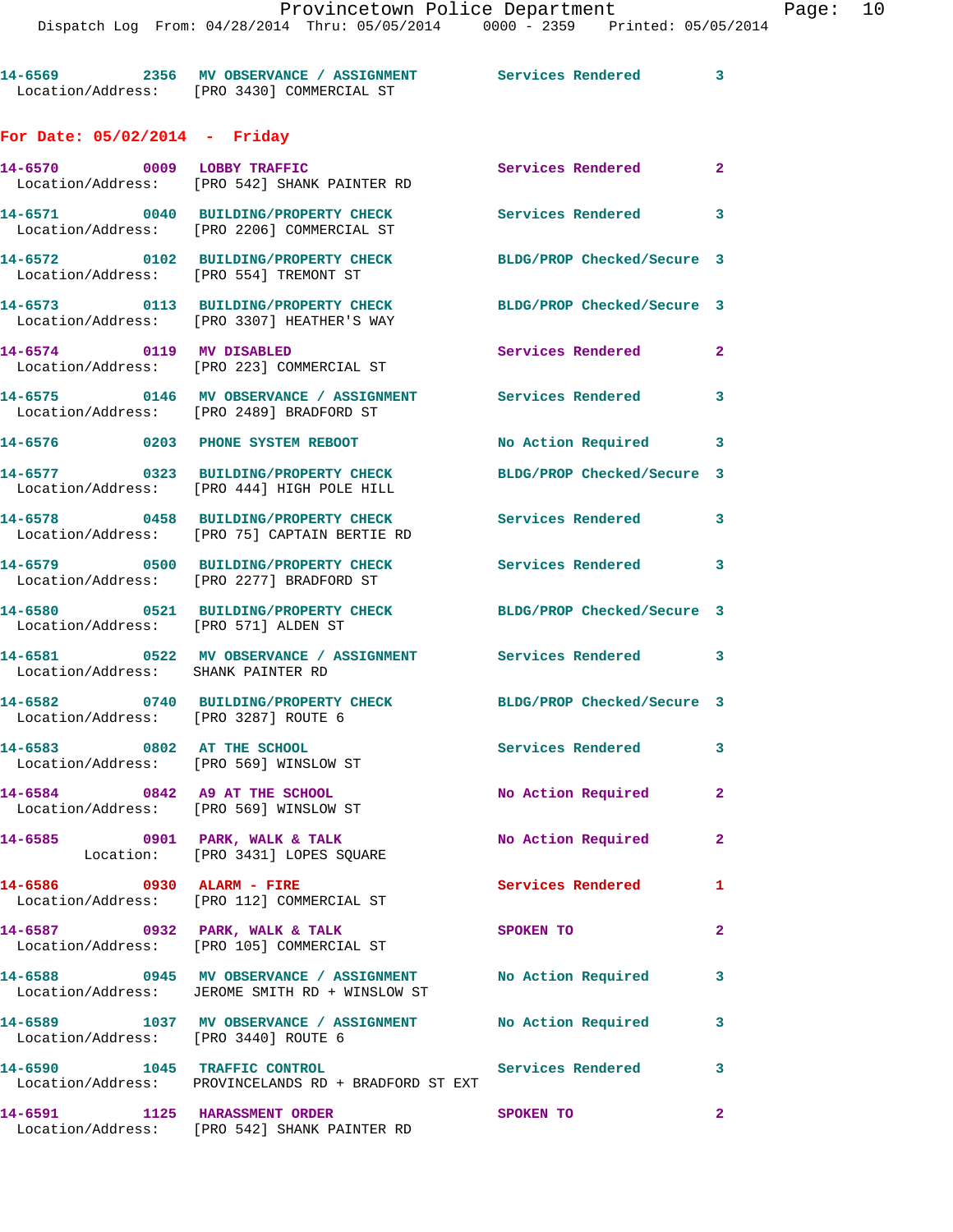| 14-6592 1209 COMPLAINT<br>Location/Address: ROUTE 6 + CONWELL ST |                                                                                                                    | No Action Required 3       |                            |
|------------------------------------------------------------------|--------------------------------------------------------------------------------------------------------------------|----------------------------|----------------------------|
|                                                                  | 14-6593 1212 ASSIST AGENCY / WATER DEPT<br>Location/Address: [PRO 356] COMMERCIAL ST                               | Taken/Referred to Other 3  |                            |
| Location/Address: [PRO 2] ALDEN ST                               | 14-6594 1232 BUILDING/PROPERTY CHECK                                                                               | BLDG/PROP Checked/Secure 3 |                            |
| Location/Address: [PRO 571] ALDEN ST                             | 14-6595 1255 BUILDING/PROPERTY CHECK                                                                               | BLDG/PROP Checked/Secure 3 |                            |
| 14-6596 1341 COMPLAINT<br>Refer To Arrest: 14-44-AR              | Location/Address: [PRO 105] COMMERCIAL ST                                                                          | Arrest(s) Made 3           |                            |
| 14-6597 1351 MV COMPLAINT                                        | Location/Address: [PRO 542] SHANK PAINTER RD                                                                       | No Action Required 2       |                            |
|                                                                  | 14-6598 1359 ASSIST AGENCY / WATER DEPT<br>Location/Address: [PRO 1809] COMMERCIAL ST                              | Taken/Referred to Other 3  |                            |
| 14-6599 1410 COMPLAINT                                           | Location/Address: [PRO 3771] COMMERCIAL ST                                                                         | SPOKEN TO                  | 3                          |
| 14-6600 1414 COMPLAINT                                           | Location/Address: [PRO 530] SHANK PAINTER RD                                                                       | SPOKEN TO                  | 3                          |
|                                                                  | 14-6601 1417 LOST/FOUND WALLET<br>Location/Address: [PRO 667] COMMERCIAL ST                                        | No Action Required         | 3                          |
| 14-6602 1449 ANIMAL CALL<br>Location/Address: BRADFORD ST        |                                                                                                                    | No Action Required         | $\mathbf{2}$               |
| 14-6603 1544 FOLLOW UP                                           | Location/Address: [PRO 530] SHANK PAINTER RD                                                                       | Services Rendered          | $\mathbf{2}$               |
| Location/Address: [PRO 1] BAYBERRY AVE                           | 14-6604 1550 SERVE HARASSMENT ORDER                                                                                | <b>Services Rendered</b> 3 |                            |
| 14-6605 1628 FOLLOW UP                                           | Location/Address: [PRO 516] RACE POINT RD                                                                          | Services Rendered          | $\mathbf{2}$               |
| 1640 COMPLAINT<br>14-6606                                        | Location/Address: [PRO 106] COMMERCIAL ST                                                                          | Services Rendered 3        |                            |
| Location/Address: CONWELL ST                                     | 14-6607 1744 MV OBSERVANCE / ASSIGNMENT Services Rendered                                                          |                            | 3                          |
| 14-6609 1800 ASSIST CITIZEN                                      | Location/Address: [PRO 542] SHANK PAINTER RD                                                                       | SPOKEN TO                  | 3                          |
| 14-6610 1927 COMPLAINT                                           | Location/Address: MONTELLO ST + BRADFORD ST                                                                        | Services Rendered          | $\overline{\phantom{a}}$ 3 |
| 14-6611 1931 MEDICAL EMERGENCY                                   | Location/Address: [PRO 3201] MONTELLO ST                                                                           | Transported to Hospital 1  |                            |
| Location/Address: [PRO 571] ALDEN ST                             | 14-6613 2029 BUILDING/PROPERTY CHECK                                                                               | BLDG/PROP Checked/Secure 3 |                            |
|                                                                  | 14-6614 2051 BUILDING/PROPERTY CHECK<br>Location/Address: [PRO 2898] JEROME SMITH RD                               | BLDG/PROP Checked/Secure 3 |                            |
|                                                                  | 14-6615 2052 PARKING COMPLAINT / GENERAL Citation/Warning Issued 3<br>Location/Address: [PRO 3260] BRADFORD ST EXT |                            |                            |
| 14-6616 2132 MV STOP                                             | Location/Address: BRADFORD ST + HOWLAND ST                                                                         | <b>VERBAL WARNING</b>      | 3                          |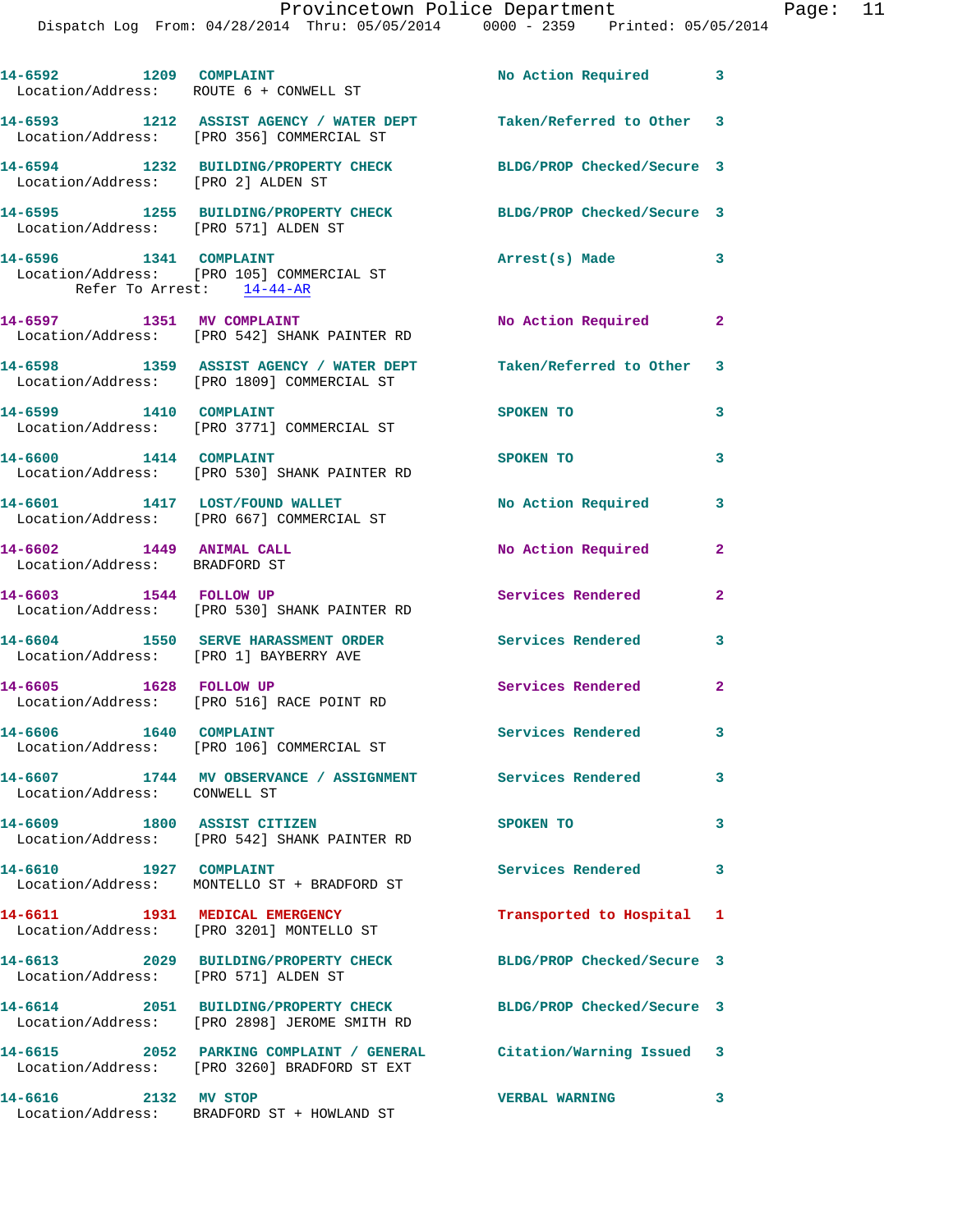|                                        | Dispatch Log From: 04/28/2014 Thru: 05/05/2014 0000 - 2359 Printed: 05/05/2014                                 | Provincetown Police Department Page: 12 |              |    |  |
|----------------------------------------|----------------------------------------------------------------------------------------------------------------|-----------------------------------------|--------------|----|--|
|                                        | 14-6617 2210 BUILDING/PROPERTY CHECK BLDG/PROP Checked/Secure 3<br>Location/Address: [PRO 2206] COMMERCIAL ST  |                                         |              |    |  |
|                                        | 14-6618 2240 DISORDERLY<br>Location/Address: [PRO 221] COMMERCIAL ST                                           | <b>GONE ON ARRIVAL</b>                  | $\mathbf{2}$ |    |  |
|                                        |                                                                                                                | Services Rendered                       | 3            |    |  |
|                                        | 14-6620 2258 FOUND PULLOVERS/LAMP Services Rendered<br>Location/Address: [PRO 105] COMMERCIAL ST               |                                         | $\mathbf{3}$ |    |  |
|                                        | 14-6621 2320 BUILDING/PROPERTY CHECK Services Rendered<br>Location/Address: [PRO 3430] COMMERCIAL ST           |                                         | $\mathbf{3}$ |    |  |
|                                        | 14-6622 2339 PARK, WALK & TALK 2008 Services Rendered<br>Location: [PRO 3431] LOPES SQUARE                     |                                         | $\mathbf{2}$ |    |  |
| For Date: $05/03/2014$ - Saturday      |                                                                                                                |                                         |              |    |  |
|                                        | 14-6624 0002 LOBBY TRAFFIC<br>Location/Address: [PRO 542] SHANK PAINTER RD                                     | Services Rendered 2                     |              | 29 |  |
|                                        | 14-6625 0026 PARK, WALK & TALK<br>Location: [PRO 3431] LOPES SQUARE                                            | Services Rendered                       | $\mathbf{2}$ |    |  |
|                                        | 14-6626 0029 BUILDING/PROPERTY CHECK BLDG/PROP Checked/Secure 3<br>Location/Address: [PRO 440] HARRY KEMP WAY  |                                         |              |    |  |
|                                        | 14-6627 0029 PARK, WALK & TALK 3 Services Rendered 2<br>Location/Address: [PRO 106] COMMERCIAL ST              |                                         |              |    |  |
|                                        | 14-6628 0046 BUILDING/PROPERTY CHECK Services Rendered<br>Location/Address: [PRO 2483] COMMERCIAL ST           |                                         | 3            |    |  |
|                                        | 14-6629 0114 BUILDING/PROPERTY CHECK BLDG/PROP Checked/Secure 3<br>Location/Address: [PRO 3307] HEATHER'S WAY  |                                         |              |    |  |
| Location/Address: [PRO 606] CONWELL ST | 14-6630 0120 MV OBSERVANCE / ASSIGNMENT Services Rendered 3                                                    |                                         |              |    |  |
|                                        | 14-6631 0122 MV OBSERVANCE / ASSIGNMENT<br>Location/Address: BRADFORD ST + RYDER ST                            | Services Rendered 3                     |              |    |  |
|                                        | 14-6632 0128 VERBAL FAIL TO USE CARE WERBAL WARNING<br>Location/Address: [PRO 3405] COMMERCIAL ST              |                                         | 3            |    |  |
|                                        | 14-6633 0156 VERBAL INSPECTION<br>Location/Address: [PRO 2818] CONWELL ST                                      | <b>VERBAL WARNING</b>                   | 3            |    |  |
|                                        | 14-6634 0201 BUILDING/PROPERTY CHECK BLDG/PROP Checked/Secure 3<br>Location/Address: [PRO 1645] HARRY KEMP WAY |                                         |              |    |  |
|                                        | 14-6635 0202 BUILDING/PROPERTY CHECK<br>Location/Address: [PRO 3259] MACMILLAN WHARF                           | BLDG/PROP Checked/Secure 3              |              |    |  |
|                                        | 14-6636 0248 BUILDING/PROPERTY CHECK BLDG/PROP Checked/Secure 3<br>Location/Address: [PRO 379] COMMERCIAL ST   |                                         |              |    |  |
|                                        | 14-6637 0343 BUILDING/PROPERTY CHECK BLDG/PROP Checked/Secure 3<br>Location/Address: [PRO 516] RACE POINT RD   |                                         |              |    |  |
|                                        | 14-6638 0506 BUILDING/PROPERTY CHECK BLDG/PROP Checked/Secure 3<br>Location/Address: [PRO 444] HIGH POLE HILL  |                                         |              |    |  |
| Location/Address: [PRO 521] ROUTE 6    | 14-6639 0506 BUILDING/PROPERTY CHECK Services Rendered 3                                                       |                                         |              |    |  |
|                                        | 14-6640 0521 BUILDING/PROPERTY CHECK BLDG/PROP Checked/Secure 3<br>Location/Address: [PRO 3307] HEATHER'S WAY  |                                         |              |    |  |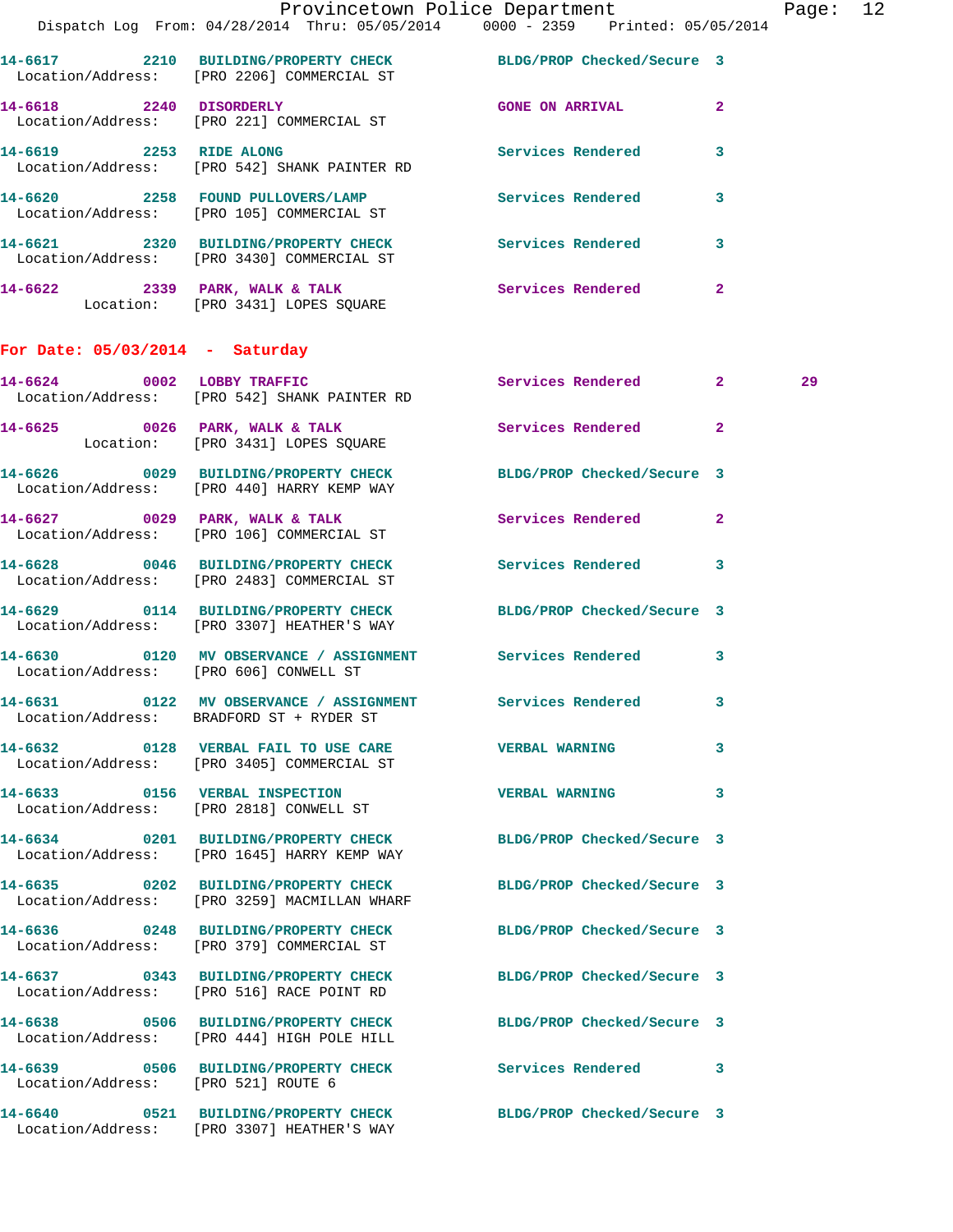| Location/Address: [PRO 3287] ROUTE 6                           | 14-6641 0547 BUILDING/PROPERTY CHECK BLDG/PROP Checked/Secure 3                                                 |                            |              |
|----------------------------------------------------------------|-----------------------------------------------------------------------------------------------------------------|----------------------------|--------------|
|                                                                | 14-6653 0640 SPEED DOLLY ASSIGNMENT<br>Location/Address: [PRO 2543] MACMILLAN WHARF                             | No Action Required 3       |              |
| Location/Address: [PRO 3287] ROUTE 6                           | 14-6642 0731 BUILDING/PROPERTY CHECK                                                                            | BLDG/PROP Checked/Secure 3 |              |
|                                                                | 14-6644 0846 BUILDING/PROPERTY CHECK BLDG/PROP Checked/Secure 3<br>Location/Address: [PRO 2898] JEROME SMITH RD |                            |              |
|                                                                | 14-6645 0939 BUILDING/PROPERTY CHECK<br>Location/Address: [PRO 571] ALDEN ST                                    | BLDG/PROP Checked/Secure 3 |              |
| 14-6646 0948 MV HIT & RUN                                      | Location/Address: [PRO 2385] COMMERCIAL ST                                                                      | SPOKEN TO                  | $\mathbf{2}$ |
|                                                                | 14-6647 1022 ESCORT REQUEST<br>Location/Address: [PRO 1645] HARRY KEMP WAY                                      | Services Rendered          | 3            |
|                                                                | 14-6648    1041    ALARM - GENERAL<br>Location/Address: [PRO 3867] COMMERCIAL ST                                | <b>Services Rendered</b>   | 1            |
|                                                                | 14-6649 1108 BUILDING/PROPERTY CHECK<br>Location/Address: [PRO 3317] CEMETERY RD                                | BLDG/PROP Checked/Secure 3 |              |
| Location/Address: COMMERCIAL ST                                | 14-6650 1113 PARK, WALK & TALK                                                                                  | No Action Required         | $\mathbf{2}$ |
| 14-6651 1113 MV STOP                                           | Location/Address: [PRO 539] SHANK PAINTER RD                                                                    | VERBAL WARNING 3           |              |
|                                                                | 14-6652 1121 BUILDING/PROPERTY CHECK<br>Location/Address: [PRO 2543] MACMILLAN WHARF                            | BLDG/PROP Checked/Secure 3 |              |
| 14-6654 1200 ASSIST CITIZEN                                    | Location/Address: [PRO 542] SHANK PAINTER RD                                                                    | Services Rendered          | 3            |
|                                                                | 14-6655 1208 COMPLAINT-PHONE SCAM<br>Location/Address: [PRO 2984] COMMERCIAL ST                                 | No Action Required         | 3            |
|                                                                | 14-6656 1224 MV OBSERVANCE / ASSIGNMENT<br>Location/Address: [PRO 2577] BRADFORD ST                             | No Action Required 3       |              |
| 14-6657 1227 MV STOP<br>Location/Address: [PRO 569] WINSLOW ST |                                                                                                                 | <b>VERBAL WARNING</b>      | 3            |
| 14-6658 1236 MV STOP                                           | Location/Address: [PRO 25] BRADFORD ST                                                                          | <b>VERBAL WARNING</b>      | 3            |
|                                                                | 14-6659 1242 BUILDING/PROPERTY CHECK<br>Location/Address: [PRO 2898] JEROME SMITH RD                            | BLDG/PROP Checked/Secure 3 |              |
| 14-6660 1244 MV STOP                                           |                                                                                                                 | <b>VERBAL WARNING</b>      | 3            |
|                                                                | 14-6661 1248 PARK, WALK & TALK<br>Location/Address: [PRO 3296] SHANK PAINTER RD                                 | No Action Required         | $\mathbf{2}$ |
|                                                                | 14-6662 1250 MV OBSERVANCE / ASSIGNMENT<br>Location/Address: HARRY KEMP WAY + BREWSTER ST                       | No Action Required         | 3            |
| Location/Address: COMMERCIAL ST                                | 14-6663 1251 ASSIST AGENCY / SEWER ALARM Taken/Referred to Other 3                                              |                            |              |
|                                                                | 14-6664 1306 BUILDING/PROPERTY CHECK<br>Location/Address: [PRO 3318] CEMETERY RD                                | BLDG/PROP Checked/Secure 3 |              |
| 14-6665                                                        | 1318 BUILDING/PROPERTY CHECK                                                                                    | BLDG/PROP Checked/Secure 3 |              |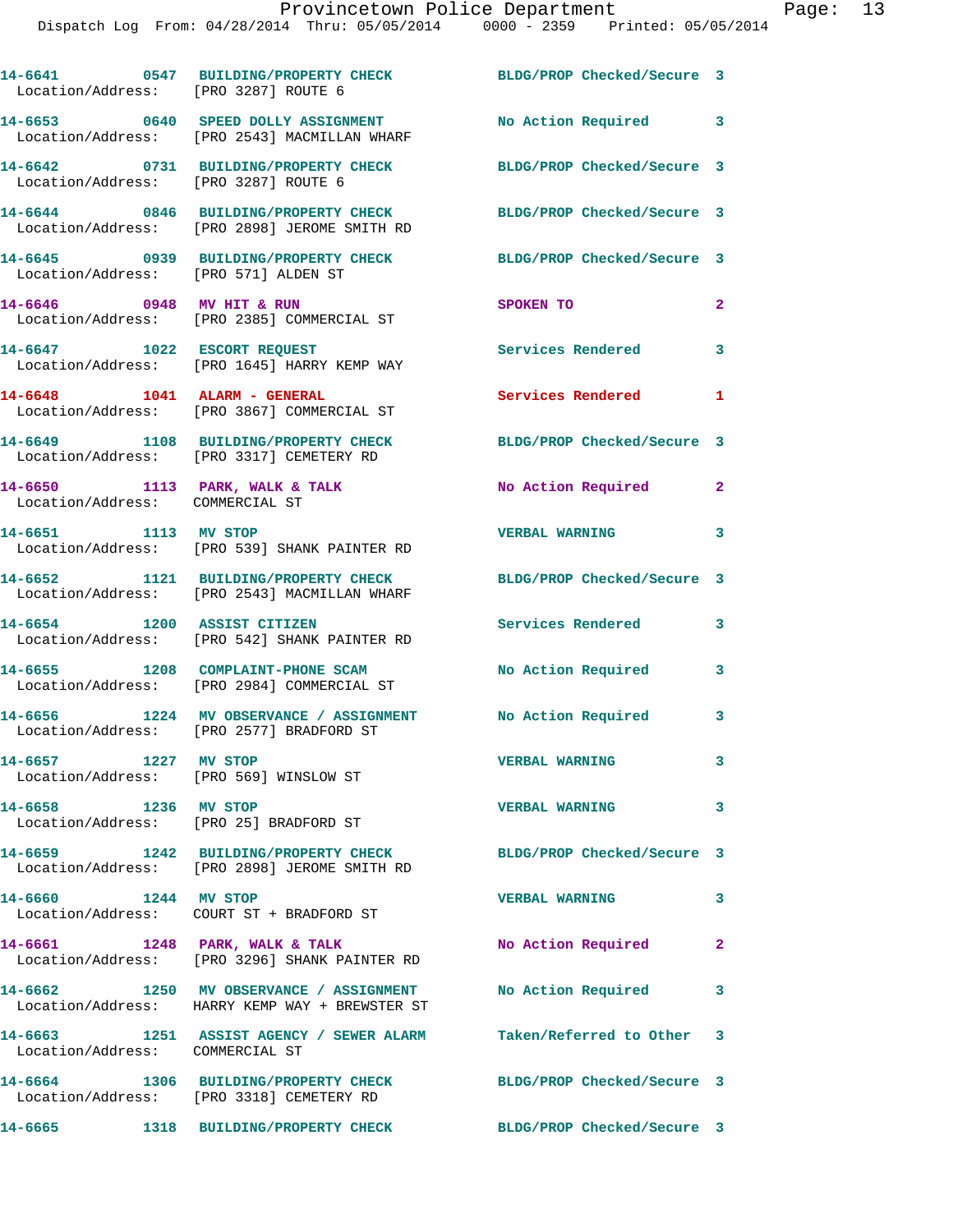|                                                                   | Provincetown Police Department<br>Dispatch Log From: 04/28/2014 Thru: 05/05/2014 0000 - 2359 Printed: 05/05/2014                   |                            |                |
|-------------------------------------------------------------------|------------------------------------------------------------------------------------------------------------------------------------|----------------------------|----------------|
| Location/Address: [PRO 3287] ROUTE 6                              |                                                                                                                                    |                            |                |
|                                                                   | 14-6667 1328 BUILDING/PROPERTY CHECK BLDG/PROP Checked/Secure 3<br>Location/Address: [PRO 530] SHANK PAINTER RD                    |                            |                |
|                                                                   | 14-6668 1408 PARK, WALK & TALK<br>Location/Address: [PRO 106] COMMERCIAL ST                                                        | No Action Required         | 2              |
| 14-6669 1413 WELLBEING CHECK<br>Location/Address: HARRY KEMP WAY  |                                                                                                                                    | Could Not Locate           | 3              |
|                                                                   | 14-6670 1514 PARK, WALK & TALK<br>Location/Address: [PRO 444] HIGH POLE HILL                                                       | <b>Services Rendered</b>   | $\mathbf{2}$   |
| 14-6671 1624 911 GENERAL                                          | Location/Address: [PRO 350] COMMERCIAL ST                                                                                          | Services Rendered          | 1              |
|                                                                   | 14-6672 1627 FOUND MASTERCARD<br>Location/Address: [PRO 542] SHANK PAINTER RD                                                      | <b>Services Rendered</b>   | 3              |
|                                                                   | 14-6673 1807 ALARM - GENERAL<br>Location/Address: [PRO 377] COMMERCIAL ST                                                          | False Alarm                | 1              |
|                                                                   | 14-6674 1816 MV STOP<br>Location/Address: [PRO 1887] BRADFORD ST                                                                   | <b>VERBAL WARNING</b>      | 3              |
|                                                                   | 14-6675 1837 BUILDING/PROPERTY CHECK<br>Location/Address: [PRO 2206] COMMERCIAL ST                                                 | BLDG/PROP Checked/Secure 3 |                |
|                                                                   | 14-6676 1849 BUILDING/PROPERTY CHECK<br>Location/Address: [PRO 16] MAYFLOWER AVE                                                   | BLDG/PROP Checked/Secure 3 |                |
| 14-6677 1901 FOUND WALLET                                         | Location/Address: [PRO 542] SHANK PAINTER RD                                                                                       | Services Rendered          | 3              |
| 14-6678 1936 ANIMAL CALL<br>Location/Address: [PRO 1592] PEARL ST |                                                                                                                                    | Services Rendered          | $\overline{a}$ |
| Location/Address: [PRO 58] BRADFORD ST                            | 14-6679 1954 MV OBSERVANCE / ASSIGNMENT                                                                                            | No Action Required         | 3              |
| 14-6680 1959 MEDICAL EMERGENCY                                    | Location/Address: [PRO 3461] COMMERCIAL ST                                                                                         | Transported to Hospital 1  |                |
| 14-6682 2039 911 MISDIAL                                          | Location/Address: [PRO 597] COMMERCIAL ST                                                                                          | Services Rendered          | 1              |
|                                                                   | 14-6683 2043 ASSIST CITIZEN<br>Location/Address: [PRO 542] SHANK PAINTER RD                                                        | SPOKEN TO                  | 3              |
|                                                                   | 14-6684 2140 DOMESTIC DISTURBANCE/ASSAULT Arrest(s) Made<br>Location/Address: [PRO 204] COMMERCIAL ST<br>Refer To Arrest: 14-46-AR |                            | 1              |
|                                                                   | 14-6685 2223 MEDICAL EMERGENCY<br>Location/Address: [PRO 542] SHANK PAINTER RD                                                     | <b>Services Rendered</b>   | 1              |
| 14-6686 2250 COMPLAINT                                            | Location/Address: [PRO 399] COMMERCIAL ST                                                                                          | <b>GONE ON ARRIVAL</b>     | 3              |
|                                                                   | 14-6687 2300 BUILDING/PROPERTY CHECK<br>Location/Address: [PRO 306] COMMERCIAL ST                                                  | BLDG/PROP Checked/Secure 3 |                |
|                                                                   | 14-6688 2304 BUILDING/PROPERTY CHECK<br>Location/Address: [PRO 3437] MONTELLO ST                                                   | BLDG/PROP Checked/Secure 3 |                |
|                                                                   | 14-6690 2307 BUILDING/PROPERTY CHECK BLDG/PROP Checked/Secure 3<br>Location/Address: [PRO 447] JEROME SMITH RD                     |                            |                |
| 14-6691 2312 MV STOP                                              | Location/Address: [PRO 3004] BRADFORD ST                                                                                           | Arrest(s) Made             | 3              |

Page:  $14$ <br> $014$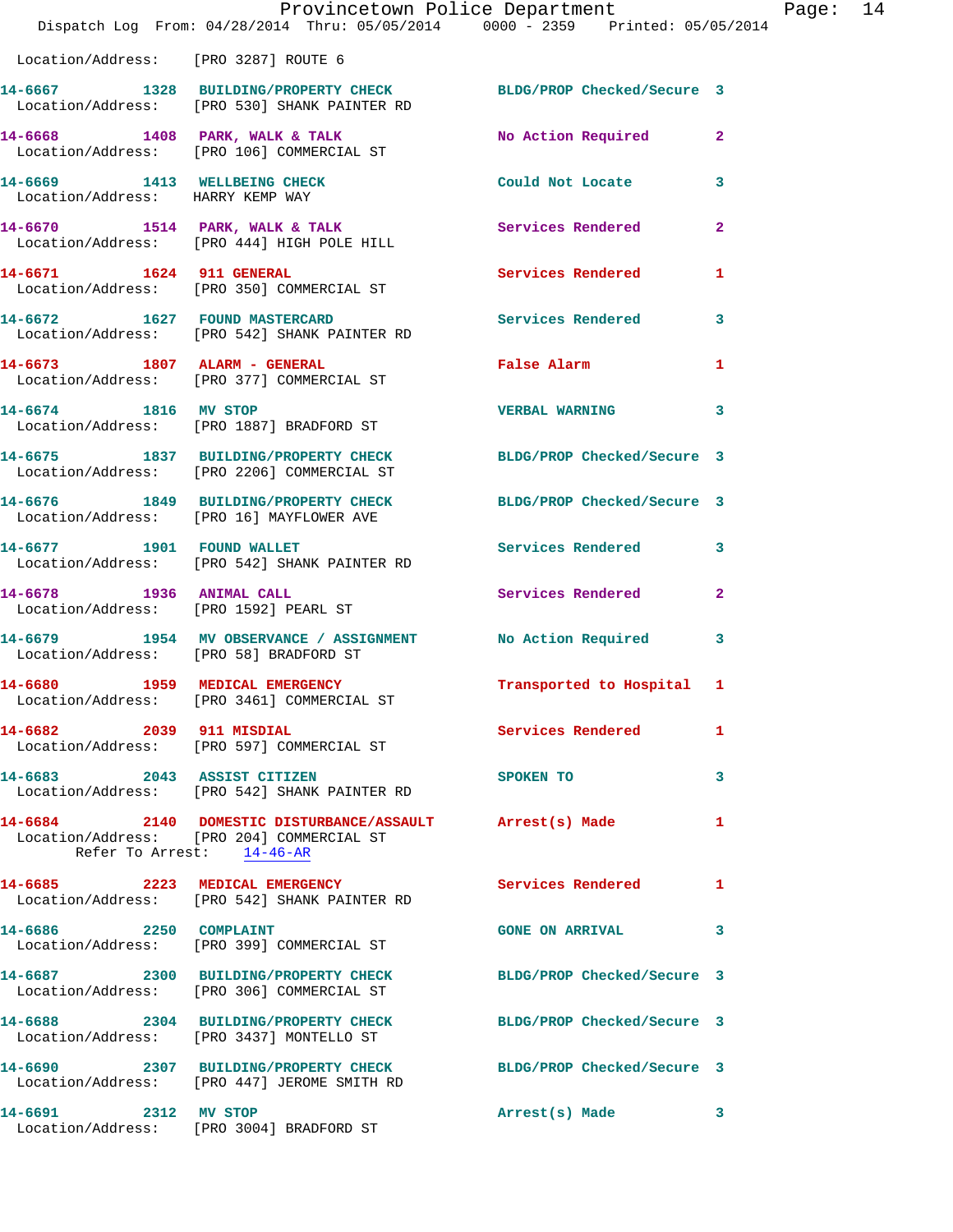## **For Date: 05/04/2014 - Sunday**

|                                        | $14-6693$ 0022 PARK, WALK & TALK<br>Location/Address: [PRO 106] COMMERCIAL ST                                               | Services Rendered          | 2                   |  |
|----------------------------------------|-----------------------------------------------------------------------------------------------------------------------------|----------------------------|---------------------|--|
| Location/Address: [PRO 94] BRADFORD ST | 14-6695 0049 MV OBSERVANCE / ASSIGNMENT Services Rendered                                                                   |                            | 3                   |  |
|                                        | Location/Address: HOWLAND ST + BRADFORD ST                                                                                  |                            | 3                   |  |
| 14-6697 0122 MV DISABLED               | Location/Address: [PRO 2227] BRADFORD ST                                                                                    | Services Rendered          | $\mathbf{2}$        |  |
|                                        | 14-6698       0134   MV OBSERVANCE / ASSIGNMENT      Services Rendered<br>Location/Address: [PRO 3430] COMMERCIAL ST        |                            | 3                   |  |
|                                        | 14-6699 0135 MV OBSERVANCE / ASSIGNMENT Services Rendered<br>Location/Address: [PRO 3430] COMMERCIAL ST                     |                            | 3                   |  |
|                                        | 14-6700 0144 BUILDING/PROPERTY CHECK<br>Location/Address: [PRO 530] SHANK PAINTER RD                                        | BLDG/PROP Checked/Secure 3 |                     |  |
|                                        | 14-6701 0205 BUILDING/PROPERTY CHECK<br>Location/Address: [PRO 516] RACE POINT RD                                           | BLDG/PROP Checked/Secure 3 |                     |  |
|                                        | 14-6702 0211 BUILDING/PROPERTY CHECK BLDG/PROP Checked/Secure 3<br>Location/Address: [PRO 3307] HEATHER'S WAY               |                            |                     |  |
|                                        | 14-6703 0219 LOBBY TRAFFIC<br>Location/Address: [PRO 542] SHANK PAINTER RD                                                  | Services Rendered          | $\mathbf{2}$<br>- 8 |  |
|                                        | 14-6704 0237 BUILDING/PROPERTY CHECK BLDG/PROP Checked/Secure 3<br>Location/Address: [PRO 554] TREMONT ST                   |                            |                     |  |
| Location/Address: [PRO 521] ROUTE 6    | 14-6705 0458 BUILDING/PROPERTY CHECK Services Rendered                                                                      |                            | 3                   |  |
|                                        | 14-6706 0547 BUILDING/PROPERTY CHECK<br>Location/Address: [PRO 444] HIGH POLE HILL                                          | BLDG/PROP Checked/Secure 3 |                     |  |
|                                        | 14-6707 0549 SPEED DOLLY ASSIGNMENT<br>Location/Address: [PRO 3259] MACMILLAN WHARF                                         | Services Rendered          | 3                   |  |
|                                        | 14-6708 0550 BUILDING/PROPERTY CHECK<br>Location/Address: [PRO 2206] COMMERCIAL ST                                          | Services Rendered          | 3                   |  |
| Location/Address: ROUTE 6 + HOWLAND ST | 14-6709 0553 MV OBSERVANCE / ASSIGNMENT                                                                                     | <b>Services Rendered</b>   | 3                   |  |
|                                        | 14-6710       0556  BUILDING/PROPERTY_CHECK        BLDG/PROP_Checked/Secure 3<br>Location/Address: [PRO 1638] COMMERCIAL ST |                            |                     |  |
|                                        | 14-6711 0605 MV OBSERVANCE / ASSIGNMENT Services Rendered<br>Location/Address: SHANK PAINTER RD + JEROME SMITH RD           |                            | 3                   |  |
| 14-6712 0846 FIRE, OTHER               | Location/Address: [PRO 1892] SHANK PAINTER RD                                                                               | Services Rendered          | 1                   |  |
|                                        | 14-6713 0848 BUILDING/PROPERTY CHECK<br>Location/Address: [PRO 3259] MACMILLAN WHARF                                        | BLDG/PROP Checked/Secure 3 |                     |  |
| 14-6714 0849 FIRE, OTHER               | Location/Address: [PRO 1892] SHANK PAINTER RD                                                                               | Services Rendered          | 1                   |  |
|                                        |                                                                                                                             |                            |                     |  |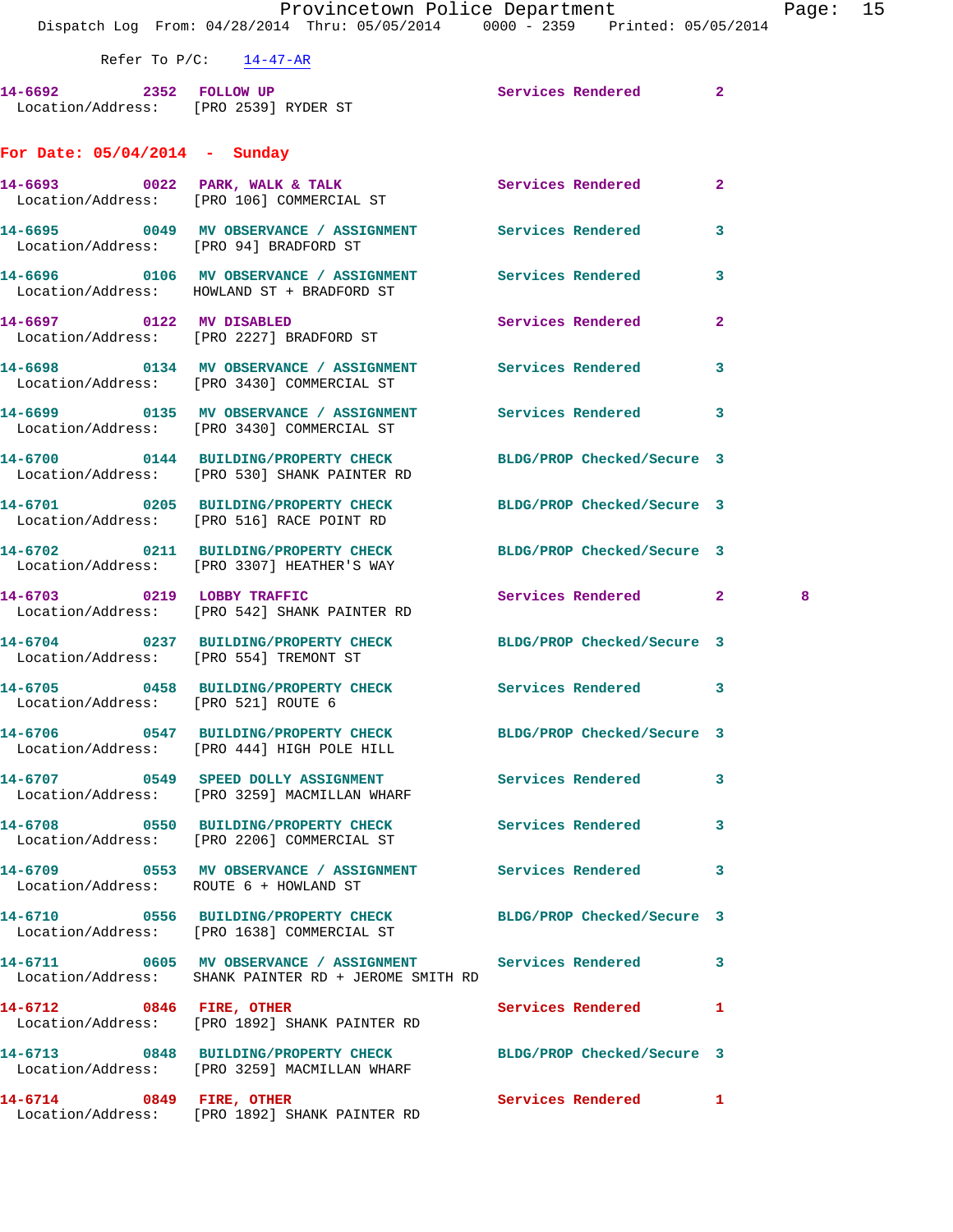|                                                              | Provincetown Police Department<br>Dispatch Log From: 04/28/2014 Thru: 05/05/2014 0000 - 2359 Printed: 05/05/2014 |                           |              |
|--------------------------------------------------------------|------------------------------------------------------------------------------------------------------------------|---------------------------|--------------|
|                                                              |                                                                                                                  |                           |              |
|                                                              | 14-6715 0853 MV OBSERVANCE / ASSIGNMENT Services Rendered<br>Location/Address: [PRO 525] COMMERCIAL ST           |                           | 3            |
|                                                              | 14-6716 0940 PARK, WALK & TALK Services Rendered<br>Location/Address: [PRO 564] BAYBERRY AVE                     |                           | $\mathbf{2}$ |
|                                                              | 14-6717 1011 MV OBSERVANCE / ASSIGNMENT Services Rendered<br>Location/Address: [PRO 2818] CONWELL ST             |                           | 3            |
|                                                              | 14-6719 1049 ASSIST CITIZEN/BLOCK COMM ST Services Rendered<br>Location/Address: [PRO 3770] COMMERCIAL ST        |                           | 3            |
|                                                              | 14-6718 1105 PARKING COMPLAINT / GENERAL Services Rendered<br>Location/Address: [PRO 602] STANDISH ST            |                           | 3            |
| 14-6720 1115 FOLLOW UP                                       | Location/Address: [PRO 3770] COMMERCIAL ST                                                                       | <b>GONE ON ARRIVAL</b>    | $\mathbf{2}$ |
|                                                              | 14-6721 1142 COMPLAINT/LITTERING<br>Location/Address: HOBSON AVE + COMMERCIAL ST                                 | Services Rendered         | 3            |
|                                                              | 14-6722 1144 ASSIST CITIZEN<br>Location/Address: [PRO 118] COMMERCIAL ST                                         | Services Rendered         | 3            |
| 14-6723 1157 VANDALISM                                       | Location/Address: [PRO 94] BRADFORD ST                                                                           | Services Rendered         | 3            |
|                                                              | 14-6724 1234 PROPERTY DAMAGE<br>Location/Address: [PRO 3457] COMMERCIAL ST                                       | <b>Services Rendered</b>  | 3            |
| Location/Address: [PRO 2521] ROUTE 6                         | 14-6725 1239 ASSIST AGENCY / MUTUAL AID Services Rendered                                                        |                           | 3            |
| 14-6726 1317 MV STOP<br>Location/Address: [PRO 2513] ROUTE 6 |                                                                                                                  | <b>VERBAL WARNING</b>     | 3            |
| 14-6727 1349 MV STOP                                         | Location/Address: [PRO 539] SHANK PAINTER RD                                                                     | <b>VERBAL WARNING</b>     | 3            |
| 14-6728 1400 STROKE<br>Refer To Accident: 14-12-AC           | Location/Address: [PRO 1215] COMMERCIAL ST                                                                       | Transported to Hospital 1 |              |
| Location/Address: BRADFORD ST                                | 14-6729 1412 ASSIST AGENCY / MUTUAL AID Services Rendered                                                        |                           | 3            |
| Location/Address: [PRO 3222] ALDEN ST                        | 14-6730 1415 MEDICAL EMERG/REFUSING CARE No Action Required                                                      |                           | 1            |
| 14-6732 1535 BIKE GENERAL                                    | Location/Address: [PRO 542] SHANK PAINTER RD                                                                     | No Action Required        | $\mathbf{2}$ |
| Location/Address: [PRO 492] CREEK RD                         | 14-6734 1557 FOUND KEYS/RETURNED                                                                                 | <b>Services Rendered</b>  | 3            |
| 14-6733 1558 FIRE, OTHER                                     | Location/Address: [PRO 43] BRADFORD ST                                                                           | Extinguished              | 1            |
|                                                              | 14-6735 1638 BUILDING/PROPERTY CHECK BLDG/PROP Checked/Secure 3<br>Location/Address: [PRO 447] JEROME SMITH RD   |                           |              |
|                                                              | 14-6736 1640 SPEED DOLLY ASSIGNMENT No Action Required<br>Location/Address: [PRO 2543] MACMILLAN WHARF           |                           | 3            |
|                                                              | 14-6737 1651 PROPERTY DAMAGE<br>Location/Address: [PRO 1186] COMMERCIAL ST                                       | SPOKEN TO                 | 3            |
| 14-6738 1716 PROPERTY DAMAGE                                 | Location/Address: [PRO 204] COMMERCIAL ST                                                                        | SPOKEN TO                 | 3            |

Refer To Arrest: 14-46-AR

Page: 16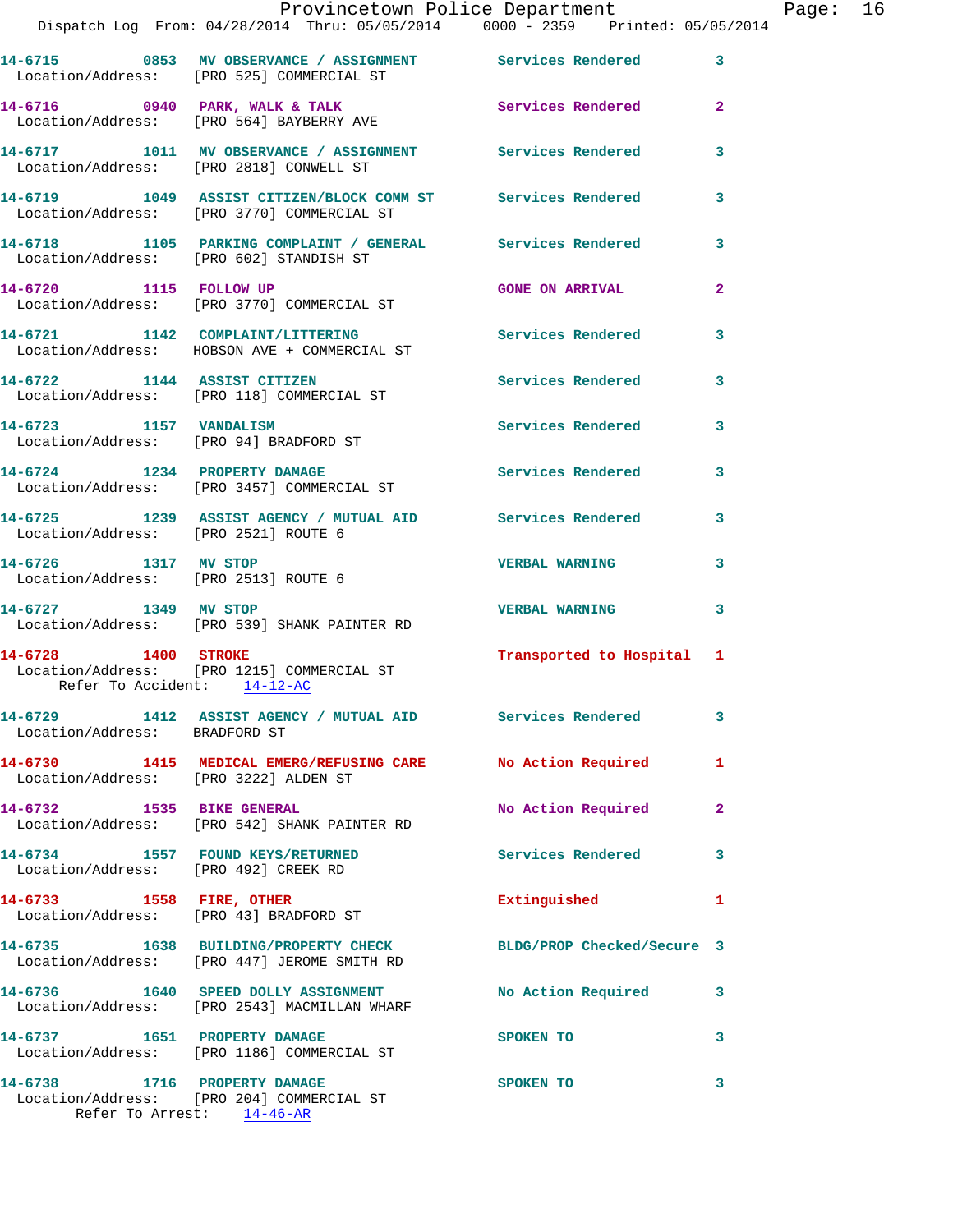|                                                                   | Provincetown Police Department<br>Dispatch Log From: 04/28/2014 Thru: 05/05/2014 0000 - 2359 Printed: 05/05/2014 |                       |              | Page: 17 |  |
|-------------------------------------------------------------------|------------------------------------------------------------------------------------------------------------------|-----------------------|--------------|----------|--|
|                                                                   | 14-6739 1722 ALARM - GENERAL Services Rendered 1<br>Location/Address: [PRO 444] HIGH POLE HILL                   |                       |              |          |  |
|                                                                   | 14-6740 1805 BUILDING/PROPERTY CHECK BLDG/PROP Checked/Secure 3<br>Location/Address: [PRO 3318] CEMETERY RD      |                       |              |          |  |
|                                                                   | 14-6741 1812 ASSIST CITIZEN<br>Location/Address: [PRO 2543] MACMILLAN WHARF                                      | No Action Required 3  |              |          |  |
|                                                                   | 14-6742 1910 BUILDING/PROPERTY CHECK BLDG/PROP Checked/Secure 3<br>Location/Address: [PRO 530] SHANK PAINTER RD  |                       |              |          |  |
|                                                                   | 14-6743 1933 BUILDING/PROPERTY CHECK BLDG/PROP Checked/Secure 3<br>Location/Address: [PRO 433] RYDER ST EXT      |                       |              |          |  |
|                                                                   | 14-6744 2117 BUILDING/PROPERTY CHECK BLDG/PROP Checked/Secure 3<br>Location/Address: [PRO 16] MAYFLOWER AVE      |                       |              |          |  |
|                                                                   | 14-6745 2119 BUILDING/PROPERTY CHECK BLDG/PROP Checked/Secure 3<br>Location/Address: [PRO 2206] COMMERCIAL ST    |                       |              |          |  |
| 14-6746 2127 MV STOP                                              | Location/Address: PLEASANT ST + BRADFORD ST                                                                      | VERBAL WARNING 3      |              |          |  |
| Location/Address: [PRO 94] BRADFORD ST                            | 14-6747 2139 BUILDING/PROPERTY CHECK BLDG/PROP Checked/Secure 3                                                  |                       |              |          |  |
| Location/Address: [PRO 3287] ROUTE 6                              | 14-6748 2212 BUILDING/PROPERTY CHECK BLDG/PROP Checked/Secure 3                                                  |                       |              |          |  |
|                                                                   | 14-6749 2346 BUILDING/PROPERTY CHECK BLDG/PROP Checked/Secure 3<br>Location/Address: [PRO 545] SHANK PAINTER RD  |                       |              |          |  |
| For Date: $05/05/2014$ - Monday                                   |                                                                                                                  |                       |              |          |  |
|                                                                   | 14-6750 0001 BUILDING/PROPERTY CHECK BLDG/PROP Checked/Secure 3<br>Location/Address: [PRO 3307] HEATHER'S WAY    |                       |              |          |  |
| 14-6751 0016 MV STOP                                              | Location/Address: [PRO 2605] COMMERCIAL ST                                                                       | <b>VERBAL WARNING</b> | 3            |          |  |
|                                                                   | 14-6752 0043 MV OBSERVANCE / ASSIGNMENT Services Rendered 3<br>Location/Address: HIGH POLE HL + BRADFORD ST      |                       |              |          |  |
| 14-6753 0100 PARK, WALK & TALK<br>Location/Address: COMMERCIAL ST |                                                                                                                  | Services Rendered     | $\mathbf{2}$ |          |  |
|                                                                   | 14-6754 0117 ASSIST CITIZEN<br>Location/Address: [PRO 249] COMMERCIAL ST                                         | Services Rendered     | 3            |          |  |
|                                                                   | 14-6755 0128 BUILDING/PROPERTY CHECK BLDG/PROP Checked/Secure 3<br>Location/Address: [PRO 1638] COMMERCIAL ST    |                       |              |          |  |
|                                                                   | 14-6756 0158 BUILDING/PROPERTY CHECK Services Rendered<br>Location/Address: [PRO 2483] COMMERCIAL ST             |                       | $\mathbf{3}$ |          |  |
| Location/Address: SHANK PAINTER RD                                | 14-6757 0219 MV OBSERVANCE / ASSIGNMENT Services Rendered 3                                                      |                       |              |          |  |
|                                                                   | 14-6758 0413 BUILDING/PROPERTY CHECK BLDG/PROP Checked/Secure 3<br>Location/Address: [PRO 488] MAYFLOWER AVE     |                       |              |          |  |
|                                                                   | 14-6759 0513 BUILDING/PROPERTY CHECK BLDG/PROP Checked/Secure 3<br>Location/Address: [PRO 2898] JEROME SMITH RD  |                       |              |          |  |
|                                                                   | 14-6760 0517 BUILDING/PROPERTY CHECK Services Rendered 3<br>Location/Address: [PRO 526] RYDER ST EXT             |                       |              |          |  |
|                                                                   |                                                                                                                  |                       |              |          |  |

**14-6761 0528 MV OBSERVANCE / ASSIGNMENT Services Rendered 3** 

Location/Address: CONWELL ST